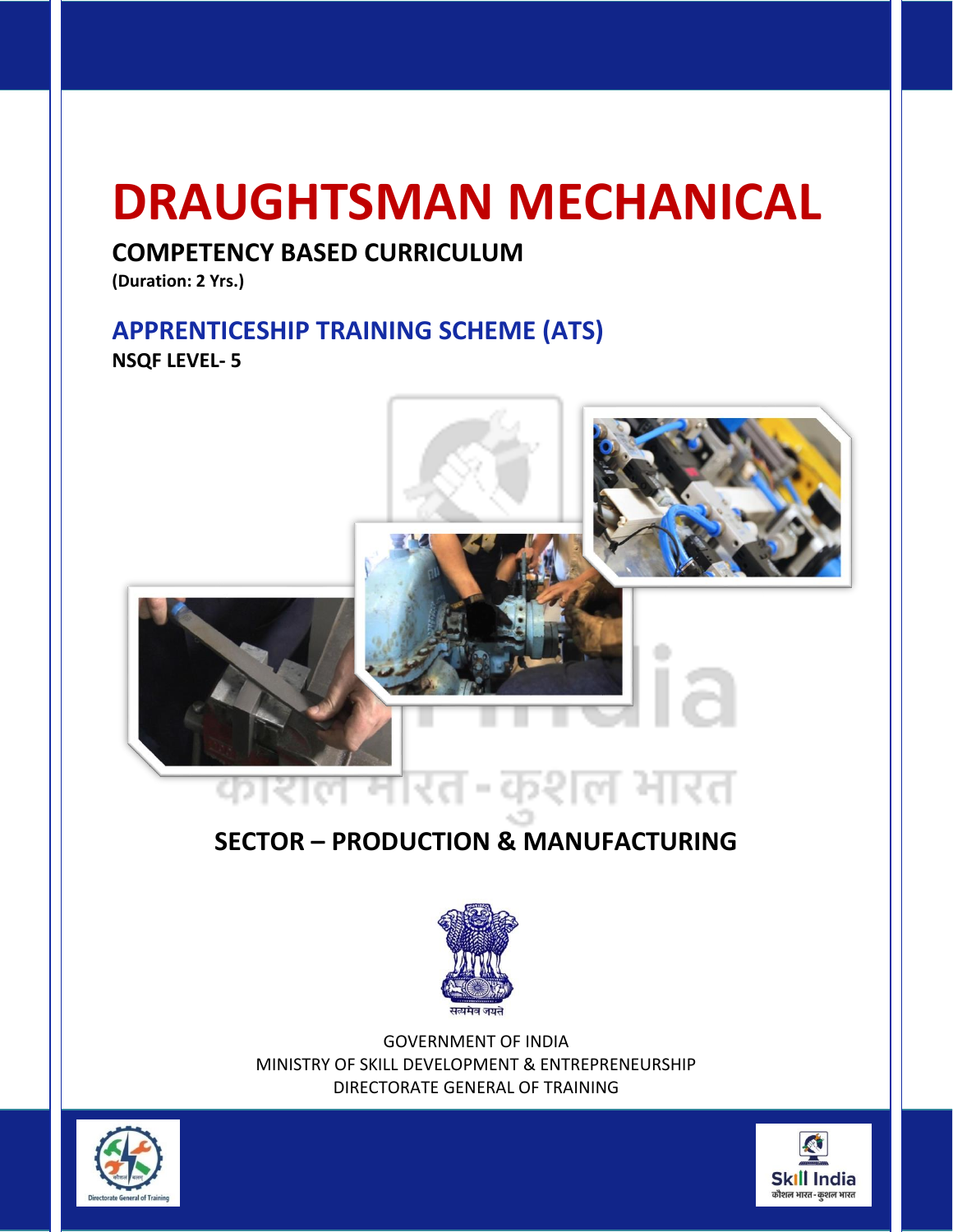# **DRAUGHTSMAN MECHANICAL**

**(Revised in 2018)**

**APPRENTICESHIP TRAINING SCHEME (ATS)**

**JANA 2014** 

SIMPROPRIEVEL -5 कौशल भारत-कुशल भारत

Developed By

Ministry of Skill Development and Entrepreneurship Directorate General of Training **CENTRAL STAFF TRAINING AND RESEARCH INSTITUTE** EN-81, Sector-V, Salt Lake City, Kolkata – 700 091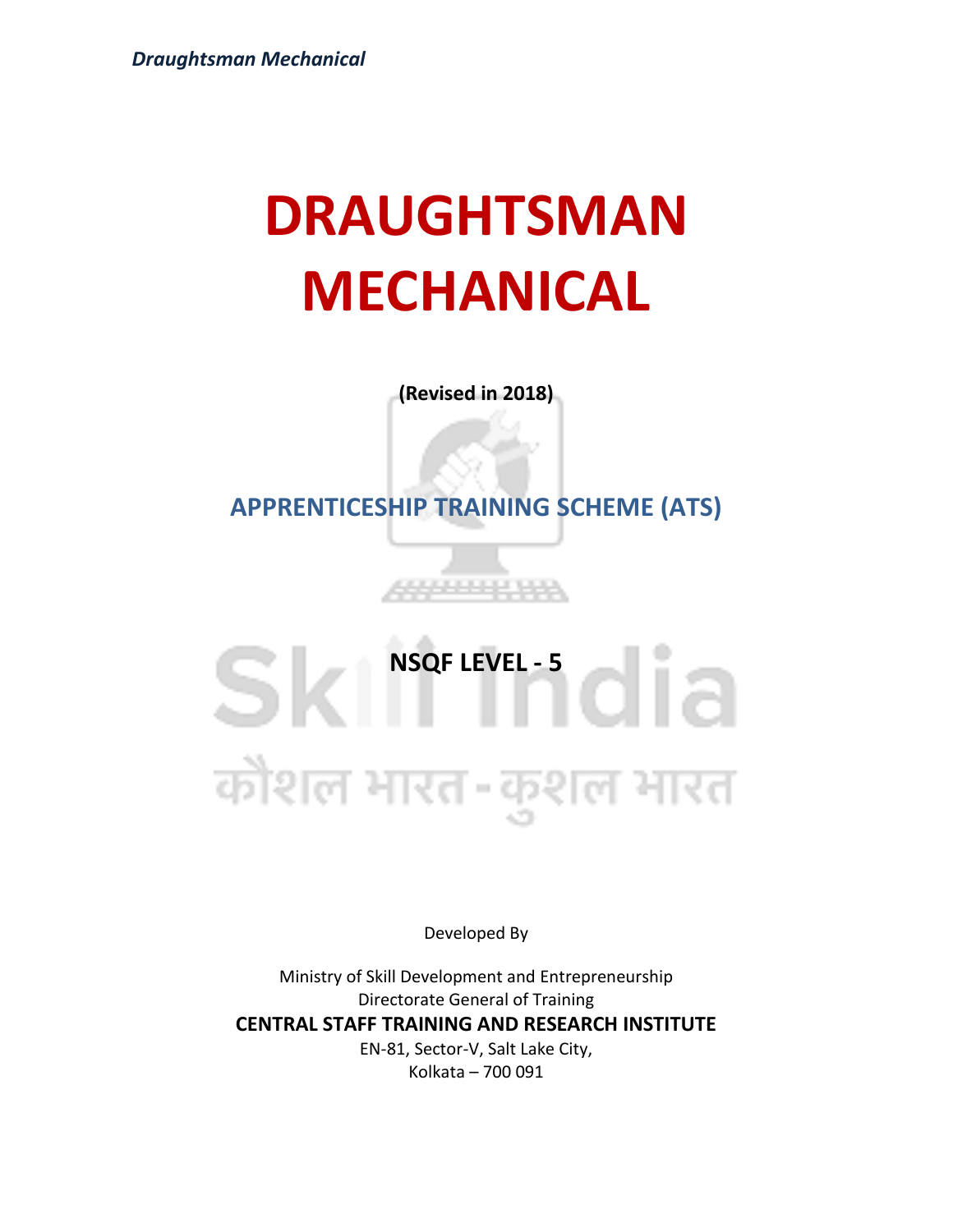### **ACKNOWLEDGEMENT**

The DGT sincerely expresses appreciation for the contribution of the Industry, State Directorate, Trade Experts and all others who contributed in revising the curriculum. Special acknowledgement to the following industries/organizations who have contributed valuable inputs in revising the curricula through their expert members:

- 1. ...............................................
- 2. ..................................................

Special acknowledgement is extended by DGT to the following expert members who had contributed immensely in this curriculum.

**Co-ordinator for the course:** Sh. ………………………..

| SI.<br>No. | <b>Name &amp; Designation</b><br>Sh./Mr./Ms. | Organization | <b>Expert Group</b><br><b>Designation</b> |
|------------|----------------------------------------------|--------------|-------------------------------------------|
| 1.         |                                              |              | Expert                                    |
| 2.         |                                              |              | Expert                                    |
| 3.         |                                              |              | Expert                                    |
|            |                                              | ------------ |                                           |

\_\_\_\_\_\_\_\_\_\_\_\_\_

. .

| SI.<br>No. | <b>Name &amp; Designation</b><br>Shri/Mr./Ms.                           | <b>Organization</b> | <b>Mentor Council</b><br><b>Designation</b> |
|------------|-------------------------------------------------------------------------|---------------------|---------------------------------------------|
|            | <b>Expert group on restructuring of Apprenticeship Training Modules</b> |                     |                                             |
| 1.         | B. V. S. Sesha Chari, Director                                          | CSTARI, Kolkata     | Chairman                                    |
| 2.         | L. K. Mukherjee, DDT                                                    | CSTARI, Kolkata     | Member                                      |
| 3.         | Nirmalya Nath                                                           | CSTARI, Kolkata     | Member                                      |
|            | Asstt. Director (Trg.)                                                  |                     |                                             |
| 4.         | Ashis Kumar Mondal, ADT                                                 | CSTARI, Kolkata     | Member                                      |
| 5.         | R. N. Manna, T.O.                                                       | CSTARI, Kolkata     | Member                                      |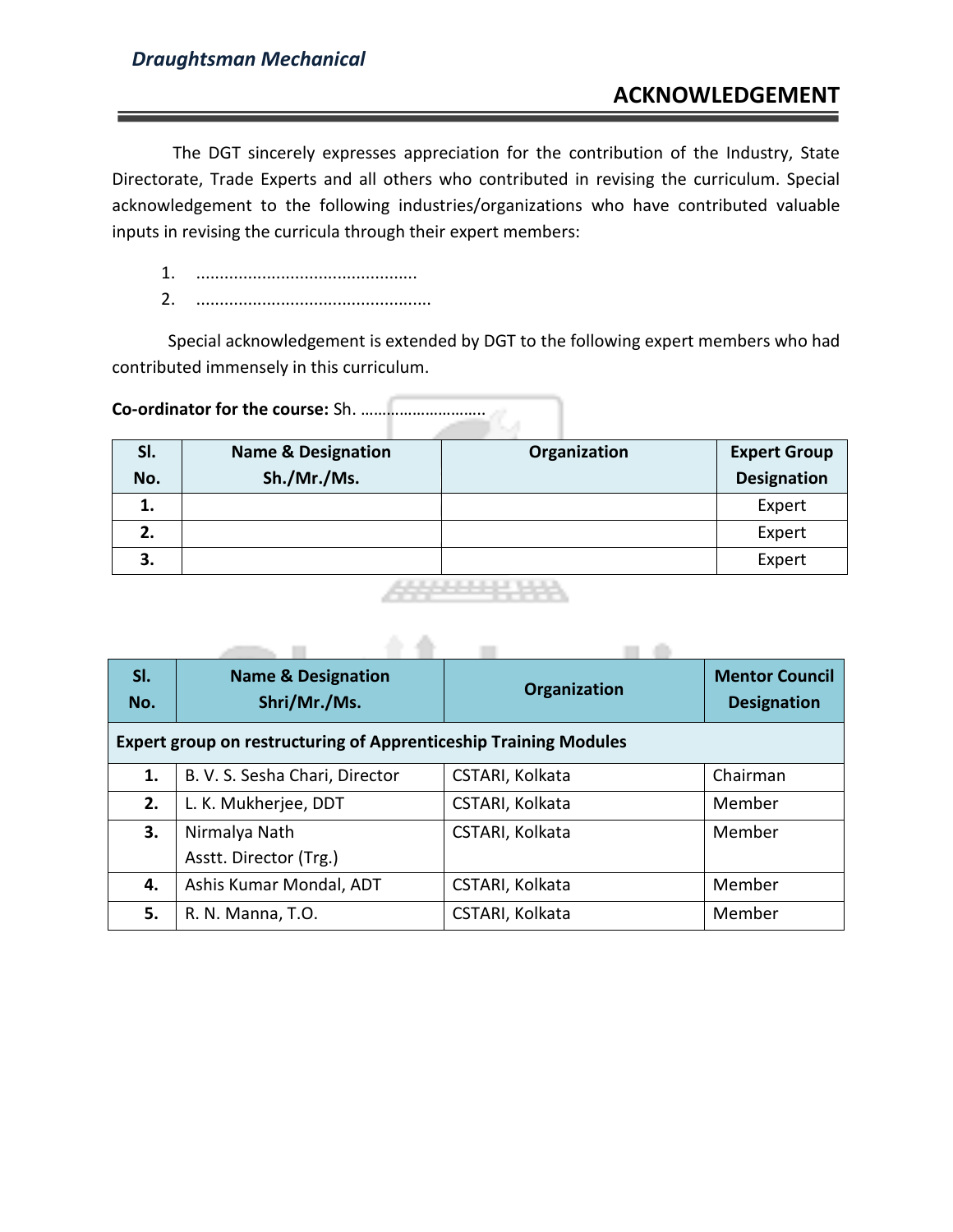Ē,

| SI.<br>No. | <b>Topics</b>                                                                                                    | Page No.  |
|------------|------------------------------------------------------------------------------------------------------------------|-----------|
| 1.         | Background                                                                                                       | $1 - 2$   |
| 2.         | <b>Training System</b>                                                                                           | $3 - 7$   |
| 3.         | <b>Job Role</b>                                                                                                  | 8         |
| 4.         | NSQF Level Compliance                                                                                            | 9         |
| 5.         | <b>General Information</b>                                                                                       | 10        |
| 6.         | <b>Learning Outcome</b>                                                                                          | $11 - 12$ |
| 7.         | Learning Outcome with Assessment Criteria                                                                        | $13 - 15$ |
| 8.         | <b>Syllabus</b>                                                                                                  | $16 - 19$ |
| 9.         | Syllabus - Core Skill<br>9.1 Core Skill - Workshop Calculation & Science<br>9.2 Core Skill - Employability Skill |           |
| 10.        | Details of Competencies (On-Job Training)                                                                        |           |
| 11.        | List of Trade Tools & Equipment Basic Training - Annexure I                                                      | $29 - 31$ |
| 12.        | Format for Internal Assessment - Annexure II                                                                     |           |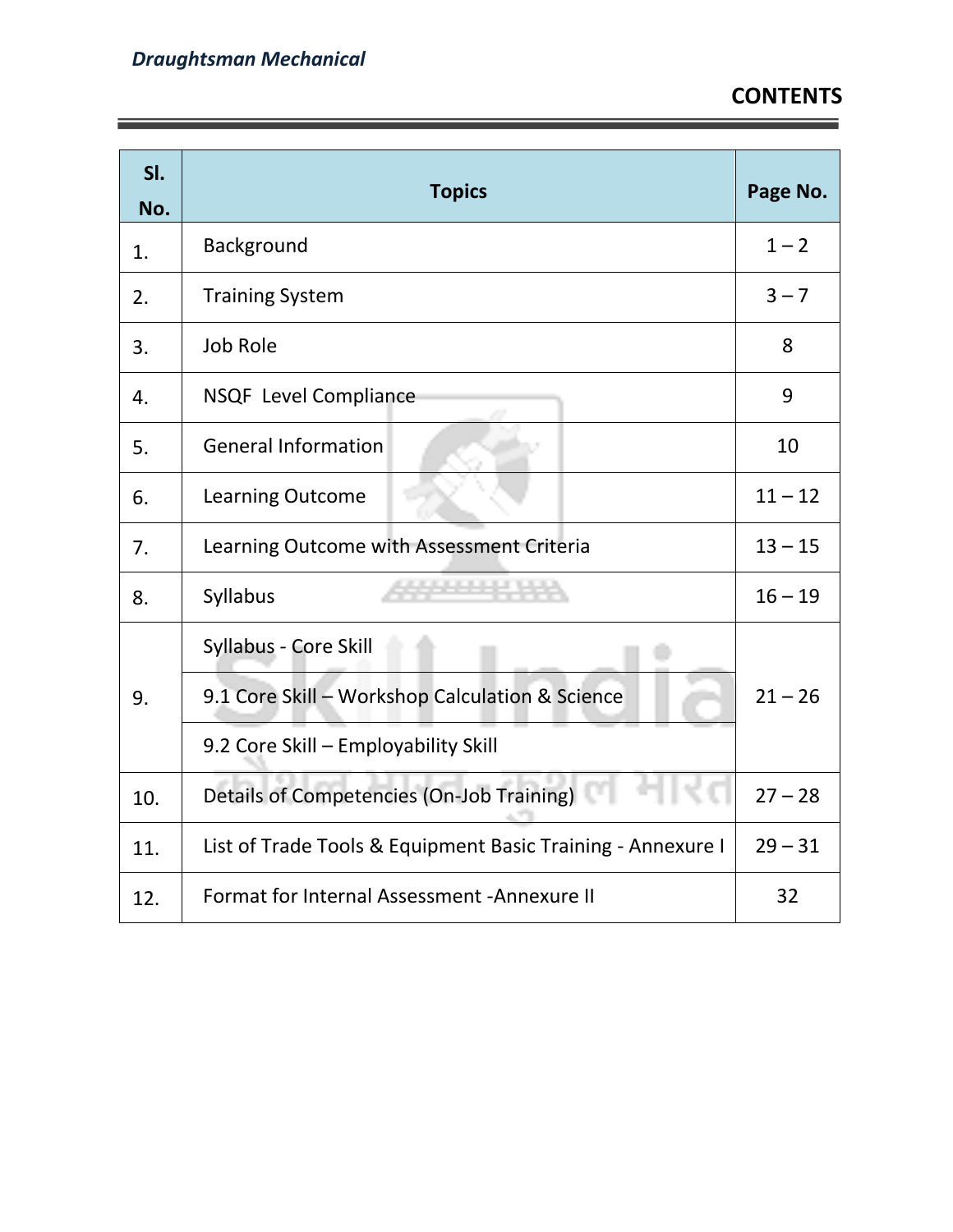#### **1.1 Apprenticeship Training Scheme under Apprentice Act 1961**

The Apprentices Act, 1961 was enacted with the objective of regulating the programme of training of apprentices in the industry by utilizing the facilities available therein for imparting on-the-job training. The Act makes it obligatory for employers in specified industries to engage apprentices in designated trades to impart Apprenticeship Training on the job in industry to school leavers and person having National Trade Certificate(ITI pass-outs) issued by National Council for Vocational Training (NCVT) to develop skilled manpower for the industry**.** There are four categories of apprentices namely**; trade apprentice, graduate, technician and technician (vocational) apprentices.** 

Qualifications and period of apprenticeship training of **trade apprentices** vary from trade to trade. The apprenticeship training for trade apprentices consists of basic training followed by practical training. At the end of the training, the apprentices are required to appear in a trade test conducted by NCVT and those successful in the trade tests are awarded the National Apprenticeship Certificate.

The period of apprenticeship training for graduate (engineers), technician (diploma holders and technician (vocational) apprentices is one year. Certificates are awarded on completion of training by the Department of Education, Ministry of Human Resource Development.

#### **1.2 Changes in Industrial Scenario**

Recently we have seen huge changes in the Indian industry. The Indian Industry registered an impressive growth during the last decade and half. The number of industries in India have increased manifold in the last fifteen years especially in services and manufacturing sectors. It has been realized that India would become a prosperous and a modern state by raising skill levels, including by engaging a larger proportion of apprentices, will be critical to success; as will stronger collaboration between industry and the trainees to ensure the supply of skilled workforce and drive development through employment. Various initiatives to build up an adequate infrastructure for rapid industrialization and improve the industrial scenario in India have been taken.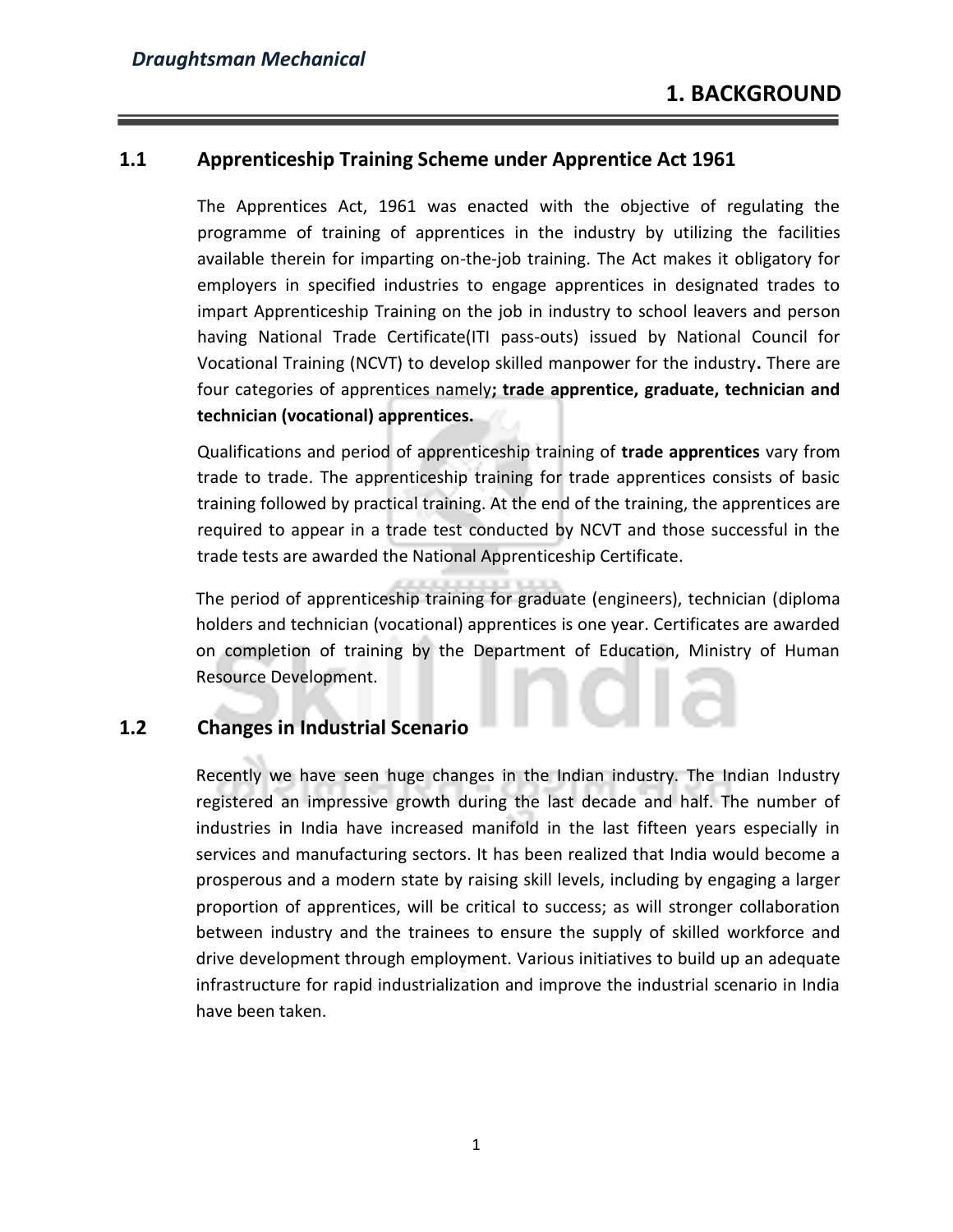#### **1.3 Reformation**

The Apprentices Act, 1961 has been amended and brought into effect from 22<sup>nd</sup> December, 2014 to make it more responsive to industry and youth. Key amendments are as given below:

- Prescription of number of apprentices to be engaged at establishment level instead of trade-wise.
- Establishment can also engage apprentices in optional trades which are not designated, with the discretion of entry level qualification and syllabus.
- Scope has been extended also to non-engineering occupations.
- Establishments have been permitted to outsource basic training in an institute of their choice.
- The burden of compliance on industry has been reduced significantly.

**. . . . . . . . . .** 

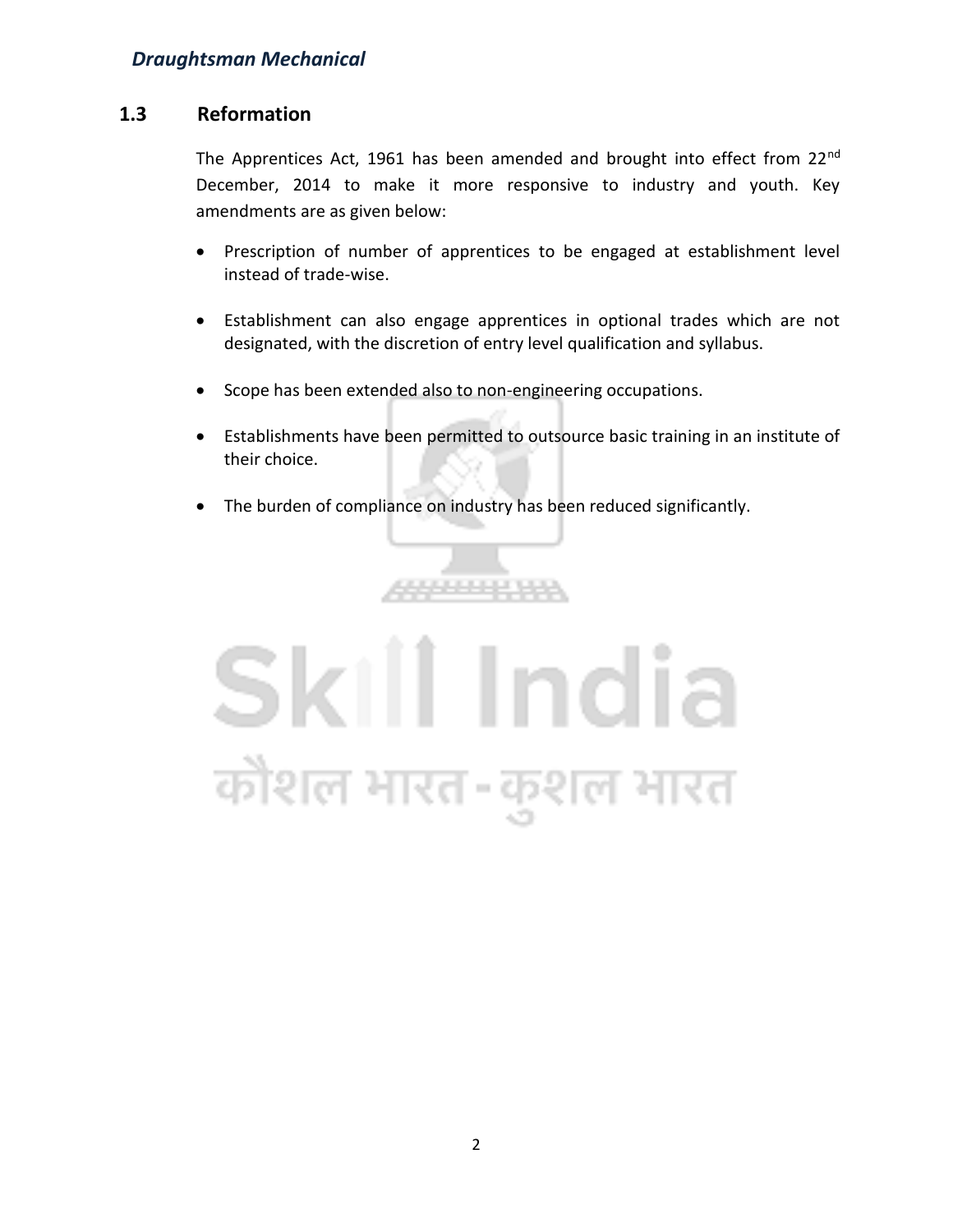#### **2.1 GENERAL**

Directorate General of Training (DGT) under Ministry of Skill Development & Entrepreneurship offers range of vocational training courses catering to the need of different sectors of economy/ Labour market. The vocational training programmes are delivered under aegis of National Council of Vocational Training (NCVT). Craftsman Training Scheme (CTS) and Apprenticeship Training Scheme (ATS) are two pioneer programmes of NCVT for propagating vocational training.

Draughtsman Mechanical trade under ATS is one of the most popular courses delivered nationwide through different industries. The course is of two years (02 Blocks) duration. It mainly consists of Domain area and Core area. In the Domain area Trade Theory & Practical impart professional - skills and knowledge, while Core area - Workshop Calculation and science, and Employability Skills imparts requisite core skills & knowledge and life skills. After passing out the training programme, the trainee is being awarded National Apprenticeship Certificate (NAC) by NCVT having worldwide recognition.

#### **Broadly candidates need to demonstrate that they are able to:**

- Read & interpret technical parameters/document, plan and organize work processes, identify necessary materials and tools;
- Perform task with due consideration to safety rules, accident prevention regulations and environmental protection stipulations;
- Apply professional skill, knowledge, core skills & employability skills while performing jobs and solve problem during execution.
- Check the job/assembly as per drawing for functioning, identify and rectify errors in job/assembly.
- Document the technical parameters related to the task undertaken.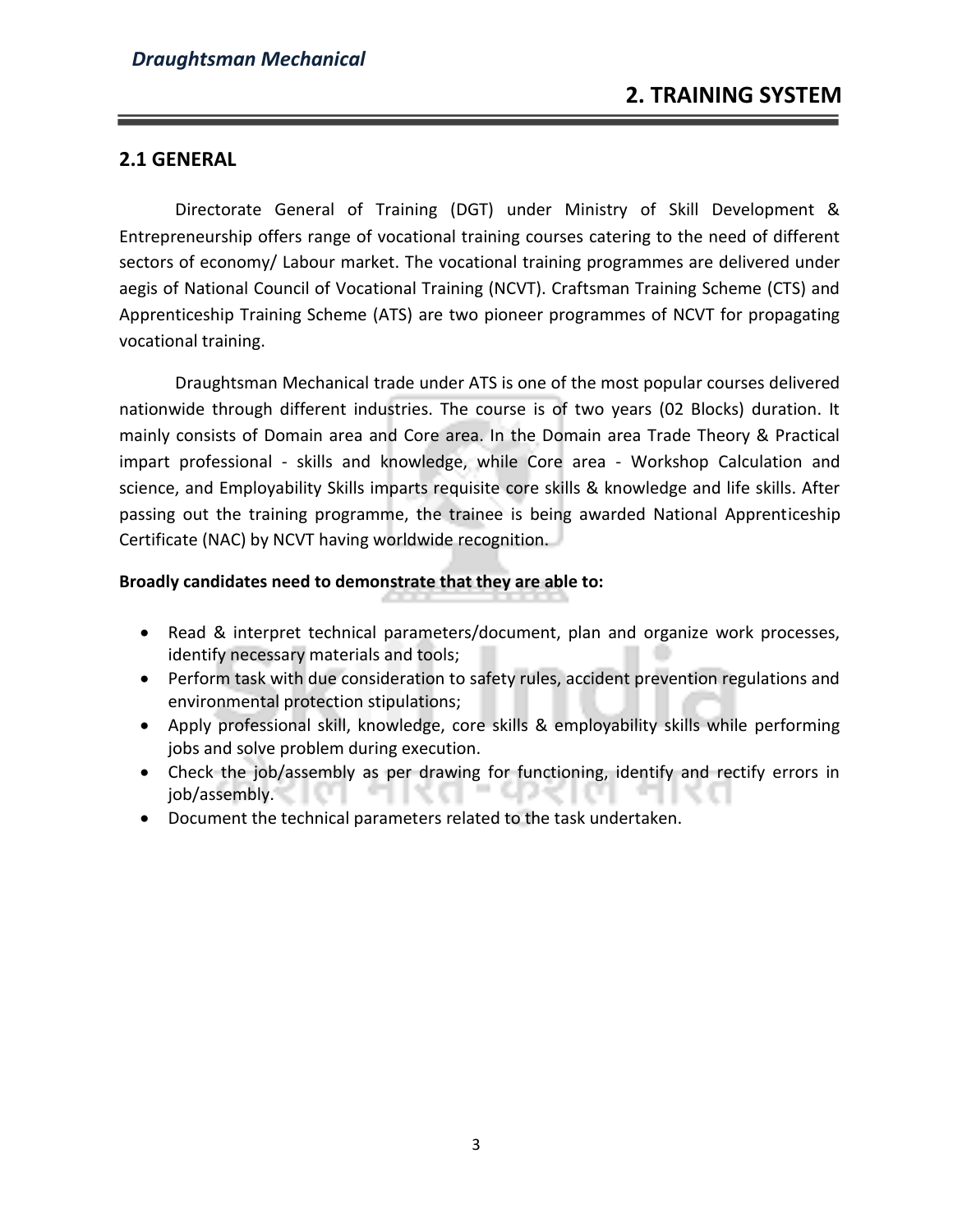#### **2.2 CAREER PROGRESSION PATHWAYS**:

- Can join Crafts Instructor Training Scheme (CITS) in the trade for becoming instructor in ITIs.
- Indicative pathways for vertical mobility.



Table below depicts the distribution of training hours across various course elements during a period of two years (*Basic Training and On-Job Training*) : -

#### **Total training duration details: -**

| <b>Time</b>               | $1 - 3$ | $4 - 12$    | 13-15        | $16 - 24$    |
|---------------------------|---------|-------------|--------------|--------------|
| (in months)               |         |             |              |              |
| <b>Basic Training</b>     | Block-I | -----       | $Block - II$ | ------       |
| <b>Practical Training</b> | ----    | $Block - I$ | ------       | $Block - II$ |
| (On - job training)       |         |             |              |              |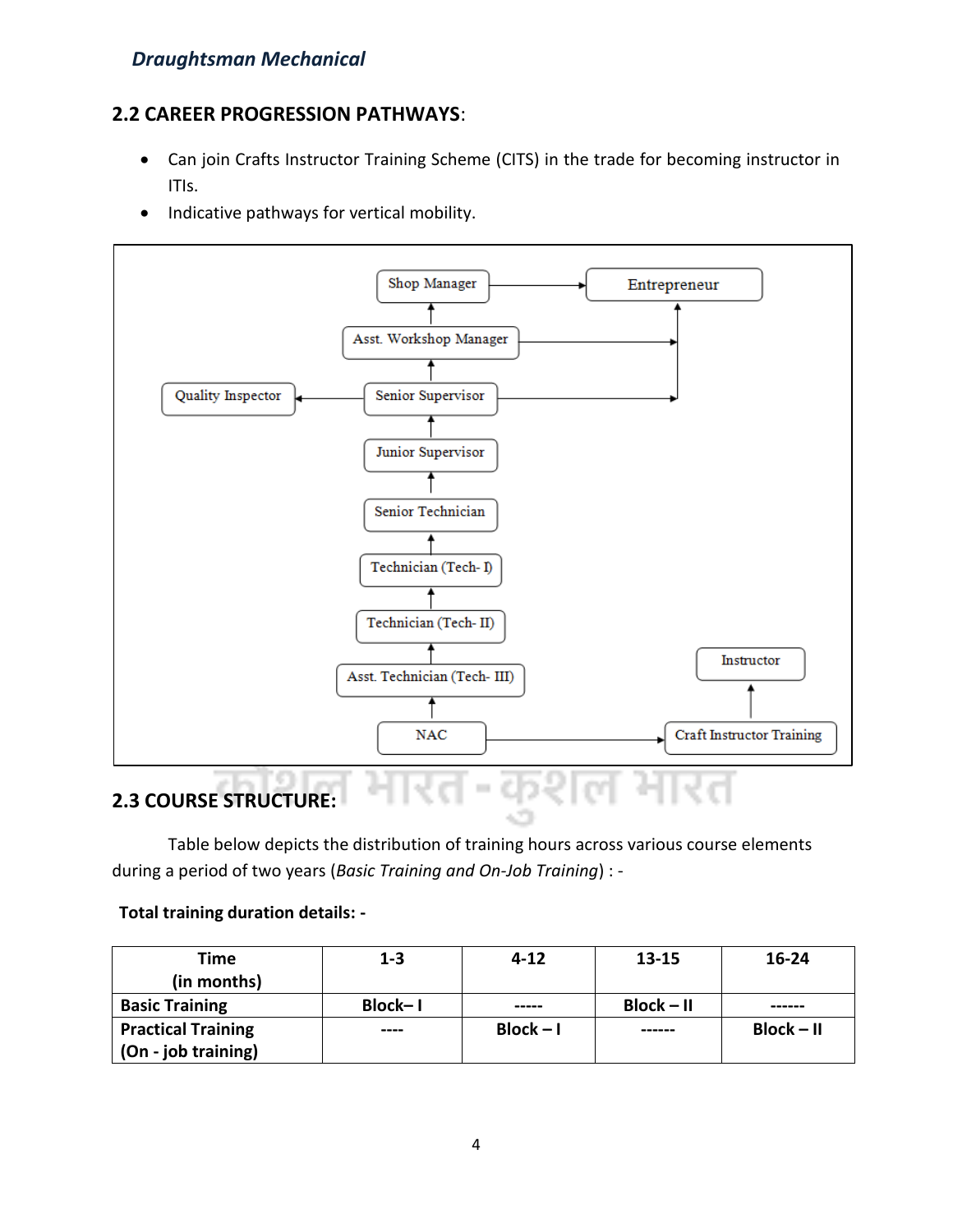#### **A. Basic Training: -**

| SI. No.       | <b>Course Element</b>                        | <b>Notional Training Hours</b> |
|---------------|----------------------------------------------|--------------------------------|
| 1             | Professional Skill (Trade Practical)<br>890  |                                |
| $\mathcal{P}$ | Professional Knowledge (Trade Theory)        |                                |
| 3             | <b>Workshop Calculation &amp; Science</b>    | 40                             |
| 4             | <b>Employability Skills</b>                  | 110                            |
|               | <b>Total (including Internal Assessment)</b> | 1040                           |

#### **B. On-Job Training:-**

Notional Training Hours for On-Job Training: 3120 Hrs.

#### **2.4 ASSESSMENT & CERTIFICATION:**

The trainee will be tested for his skill, knowledge and attitude during the period of course and at the end of the training programme as notified by Govt of India from time to time. The Employability skills will be tested in first two semesters only.

a) The **Internal assessment** during the period of training will be done by **Formative assessment method** by testing for assessment criteria listed against learning outcomes. The training institute have to maintain individual *trainee portfolio* as detailed in assessment guideline. The marks of internal assessment will be as per the template (Annexure – II).

b) The final assessment will be in the form of summative assessment method. The All India Trade Test for awarding NAC will be conducted by NCVT on completion of course as per guideline of Govt of India. The pattern and marking structure is being notified by govt of India from time to time. **The learning outcome and assessment criteria will be basis for setting question papers for final assessment. The examiner during final examination will also check** individual trainee's profile as detailed in assessment guideline before giving marks for practical examination.

#### **2.4.1 PASS REGULATION**

The minimum pass percent for Practical is 60% & minimum pass percent for Theory subjects 40%. The candidate pass in each subject conducted under all India trade test.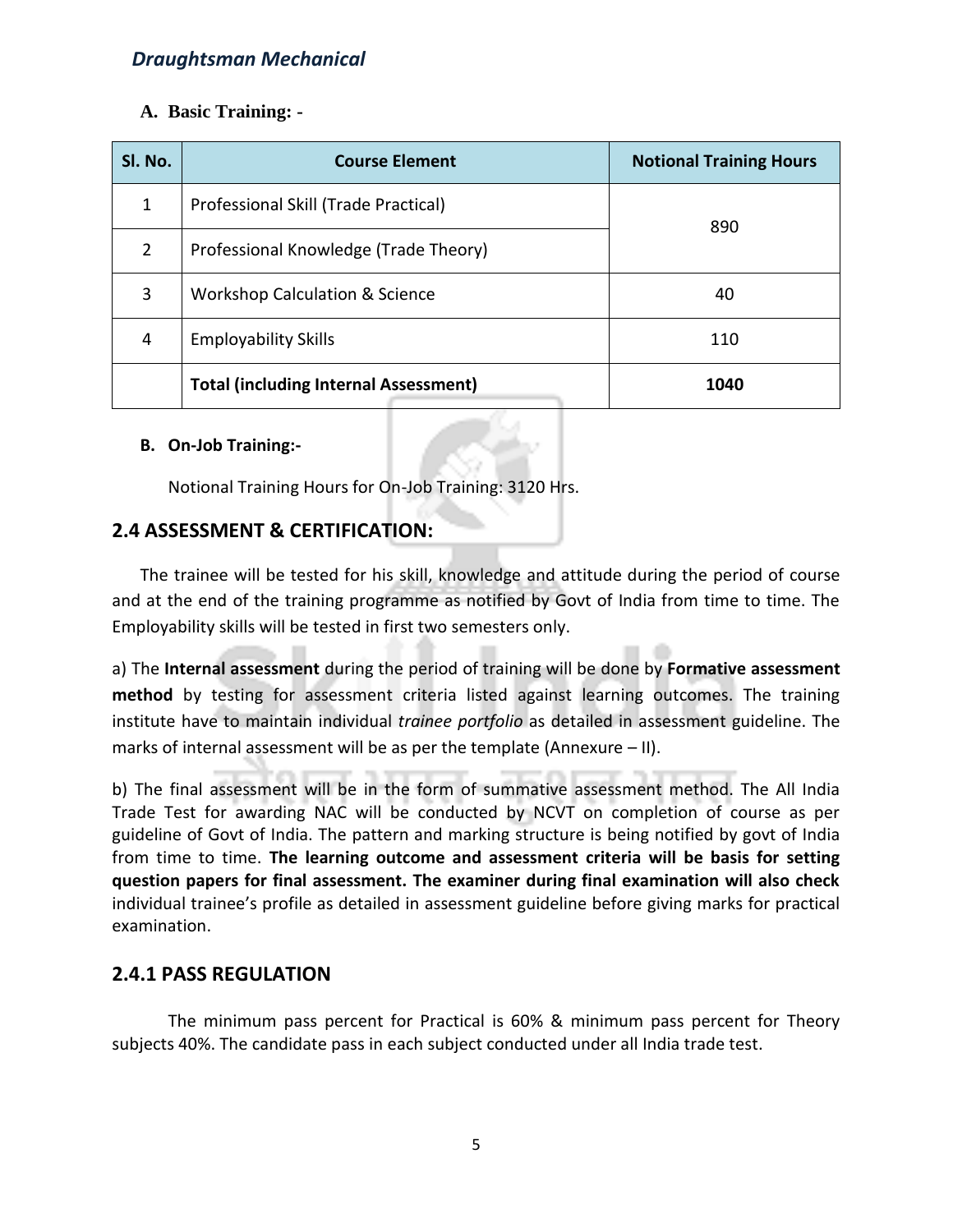#### **2.4.2 ASSESSMENT GUIDELINE**

Appropriate arrangements should be made to ensure that there will be no artificial barriers to assessment. The nature of special needs should be taken into account while undertaking assessment. Due consideration should be given while assessing for team work, avoidance/reduction of scrap/wastage and disposal of scarp/wastage as per procedure, behavioral attitude, sensitivity to environment and regularity in training. The sensitivity towards OSHE and self-learning attitude are to be considered while assessing competency.

Assessment will be evidence based comprising the following:

- Job carried out in labs/workshop
- Record book/ daily diary
- Answer sheet of assessment
- Viva-voce
- Progress chart
- Attendance and punctuality
- Assignment
- Project work

**All The Toronto** 

Evidences of internal assessments are to be preserved until forthcoming semester examination for audit and verification by examination body. The following marking pattern to be adopted while assessing: . .

m.

m dia

| <b>Performance Level</b>                                                                                                                                                                                                                           | <b>Evidence</b>                                                                                                                                                                                                                                                                                                                                                                                |  |  |  |  |
|----------------------------------------------------------------------------------------------------------------------------------------------------------------------------------------------------------------------------------------------------|------------------------------------------------------------------------------------------------------------------------------------------------------------------------------------------------------------------------------------------------------------------------------------------------------------------------------------------------------------------------------------------------|--|--|--|--|
| (a) Weightage in the range of 60 -75% to be allotted during assessment                                                                                                                                                                             |                                                                                                                                                                                                                                                                                                                                                                                                |  |  |  |  |
| performance in this grade,<br>For<br>the<br>candidate with occasional guidance and<br>showing due regard for safety procedures<br>and practices, has produced work which<br>demonstrates attainment of an acceptable<br>standard of craftsmanship. | Demonstration of good skill in the use of<br>hand tools, machine tools and workshop<br>equipment<br>Below 70% tolerance dimension/accuracy<br>achieved while undertaking different work<br>with those demanded by the<br>component/job/set standards.<br>A fairly good level of neatness and<br>$\bullet$<br>consistency in the finish<br>Occasional support in completing the<br>project/job. |  |  |  |  |
| (b) Weightage in the range of above 75% - 90% to be allotted during assessment                                                                                                                                                                     |                                                                                                                                                                                                                                                                                                                                                                                                |  |  |  |  |
| For this grade, the candidate, with little<br>guidance and showing due regard for safety<br>procedures and practices, has produced                                                                                                                 | Good skill levels in the use of hand tools,<br>$\bullet$<br>machine tools and workshop equipment<br>70-80% tolerance dimension/accuracy                                                                                                                                                                                                                                                        |  |  |  |  |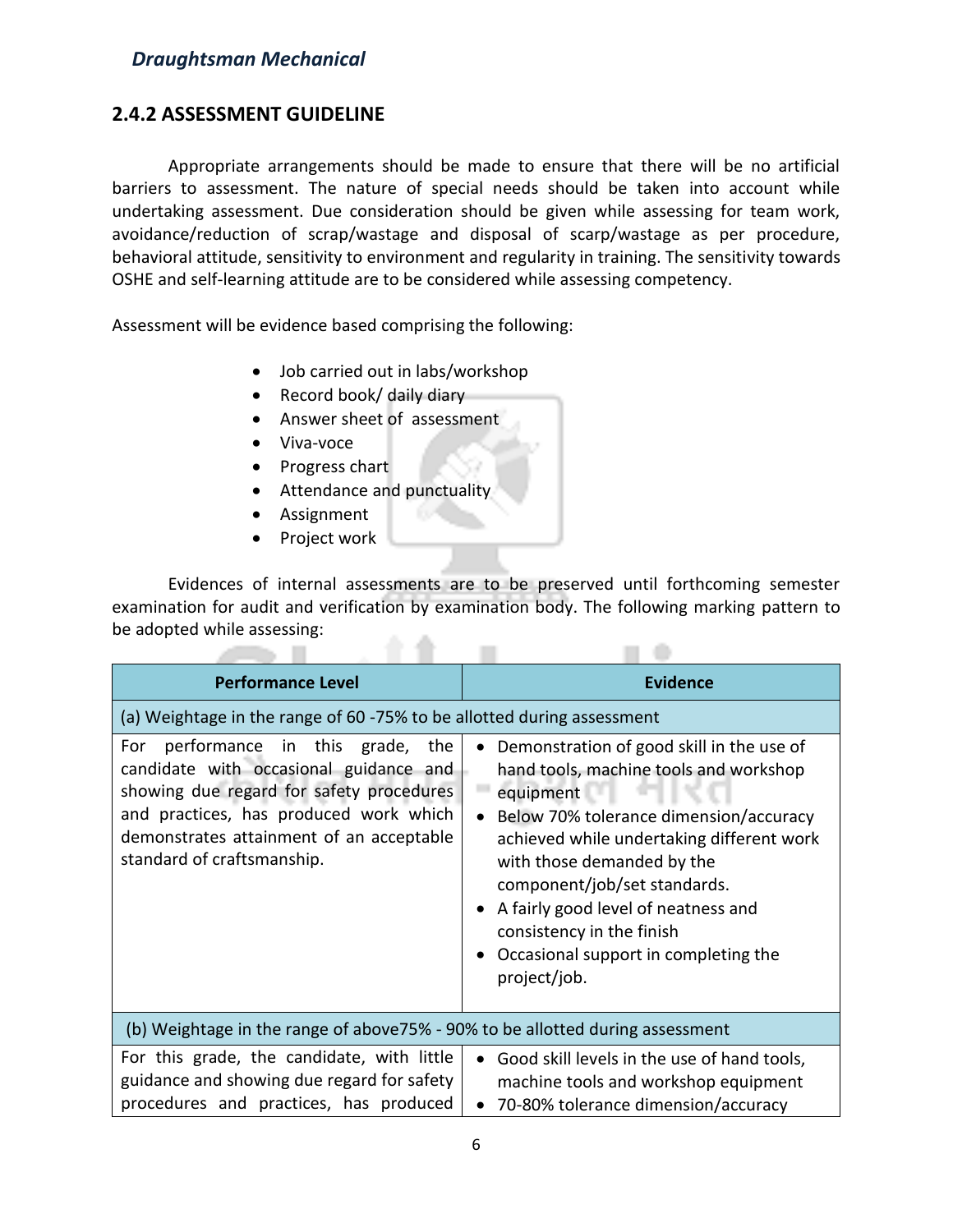| work which demonstrates attainment of a<br>reasonable standard of craftsmanship.                                                                                                                                                                                                                                                                | achieved while undertaking different work<br>with those demanded by the<br>component/job/set standards.<br>A good level of neatness and consistency in<br>the finish<br>Little support in completing the project/job                     |
|-------------------------------------------------------------------------------------------------------------------------------------------------------------------------------------------------------------------------------------------------------------------------------------------------------------------------------------------------|------------------------------------------------------------------------------------------------------------------------------------------------------------------------------------------------------------------------------------------|
| (c) Weightage in the range of above 90% to be allotted during assessment<br>performance in this grade,<br>the<br>For<br>candidate, with minimal or no support in<br>organization and execution and with due<br>regard for safety procedures and practices,<br>has produced work which demonstrates<br>attainment of a<br>high<br>standard<br>οf | High skill levels in the use of hand tools,<br>machine tools and workshop equipment<br>Above 80% tolerance dimension/accuracy<br>achieved while undertaking different work<br>with those demanded by the<br>component/job/set standards. |
| craftsmanship.                                                                                                                                                                                                                                                                                                                                  | A high level of neatness and consistency in<br>the finish.<br>Minimal or no support in completing the<br>project.                                                                                                                        |

# Skill India कोशल भारत-कुशल भारत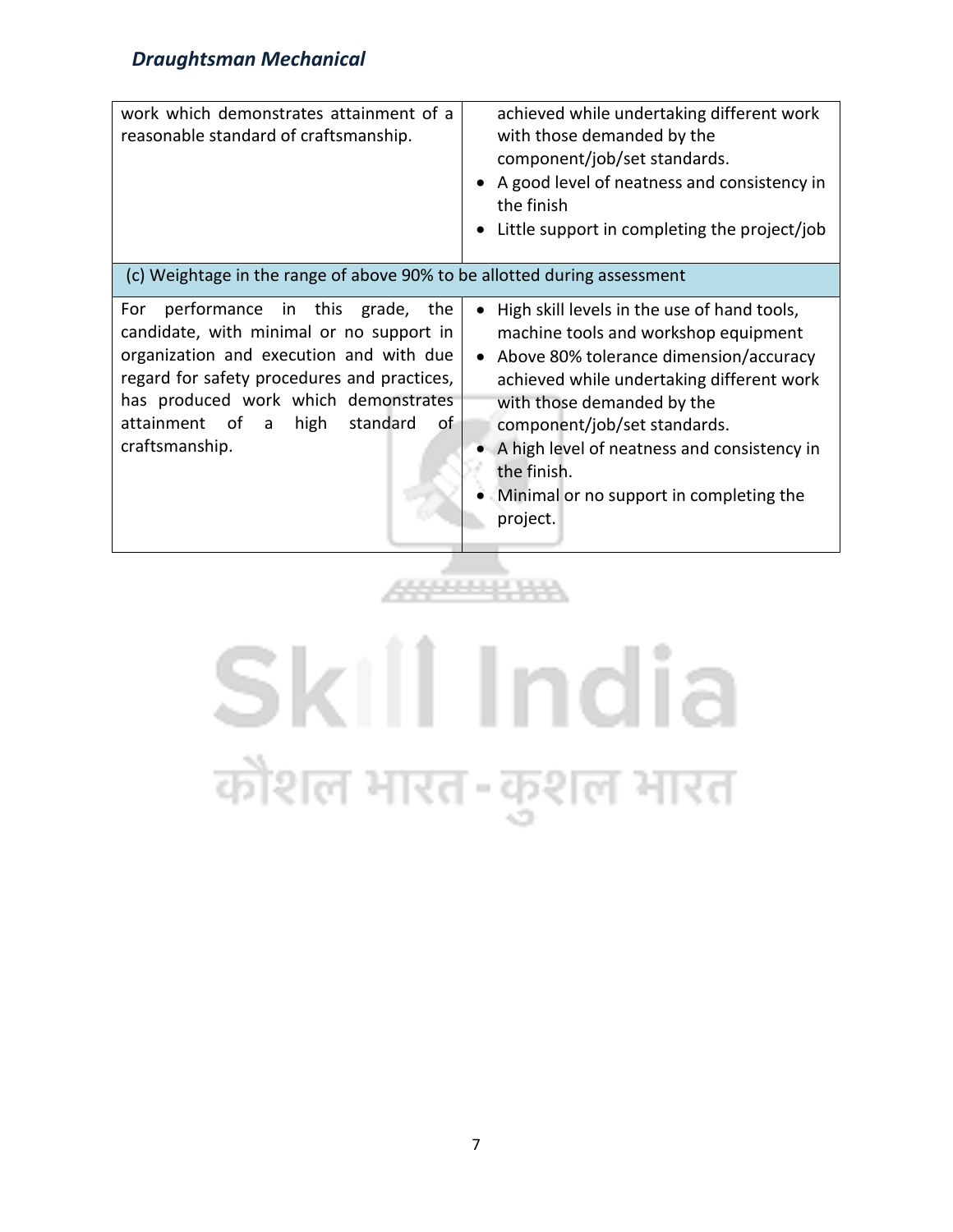Brief description of Job roles:

**Draughtsman, Mechanical** responsible to develop mechanical design from concept through detailed drawing, understand and help to develop company prepares drawings of machines, plants, mechanical components, equipments, etc. from sketches, notes, data or sample for purposes of manufacture or repairs. Takes instructions from **Mechanical Engineer** and calculates dimensions as required, from available materials (notes, data etc.) or sample. Draws to scale detailed drawings, assembly drawings, showing plan, elevations, sectional views etc. according to nature of work and operations required. Prints (writes) dimensions, tolerances, material to be used and other details to gives clear picture and facilitate understanding. Maintains copies of drawings and makes blue prints. Detail drawings in both AutoCad and Inventor that meet or exceed the clients' needs, budgets and expectations. Update and modify drawings in both AutoCad and Inventor. All information is to be clearly presented to both members of the project team and clients in written, oral or drawing format. May specialise in making drawings of jigs and tools and be designated accordingly. Assist in field measurements and inspections. Convert IDW files to DWG files. Update the resulting DWG files to match the original IDW files. Create objects on 3D modeling space in CAD viewing printable drawing and plotting them.

In addition Draughtsman-Mechanical has the ability to visualize the job, good coordination, mechanical attitude, manual dexterity and perform work related mathematical calculations.

Plan and organize assigned work and detect & resolve issues during execution. Demonstrate possible solutions and agree tasks within the team. Communicate with required clarity and understand technical English. Sensitive to environment, self-learning and productivity.

#### **Reference NCO:**

- **i) NCO-2015: 3118.0402 -** Draughtsman, Mechanical
- **ii) NCO-2015: 3118.0401 –** Draught person, Mechanical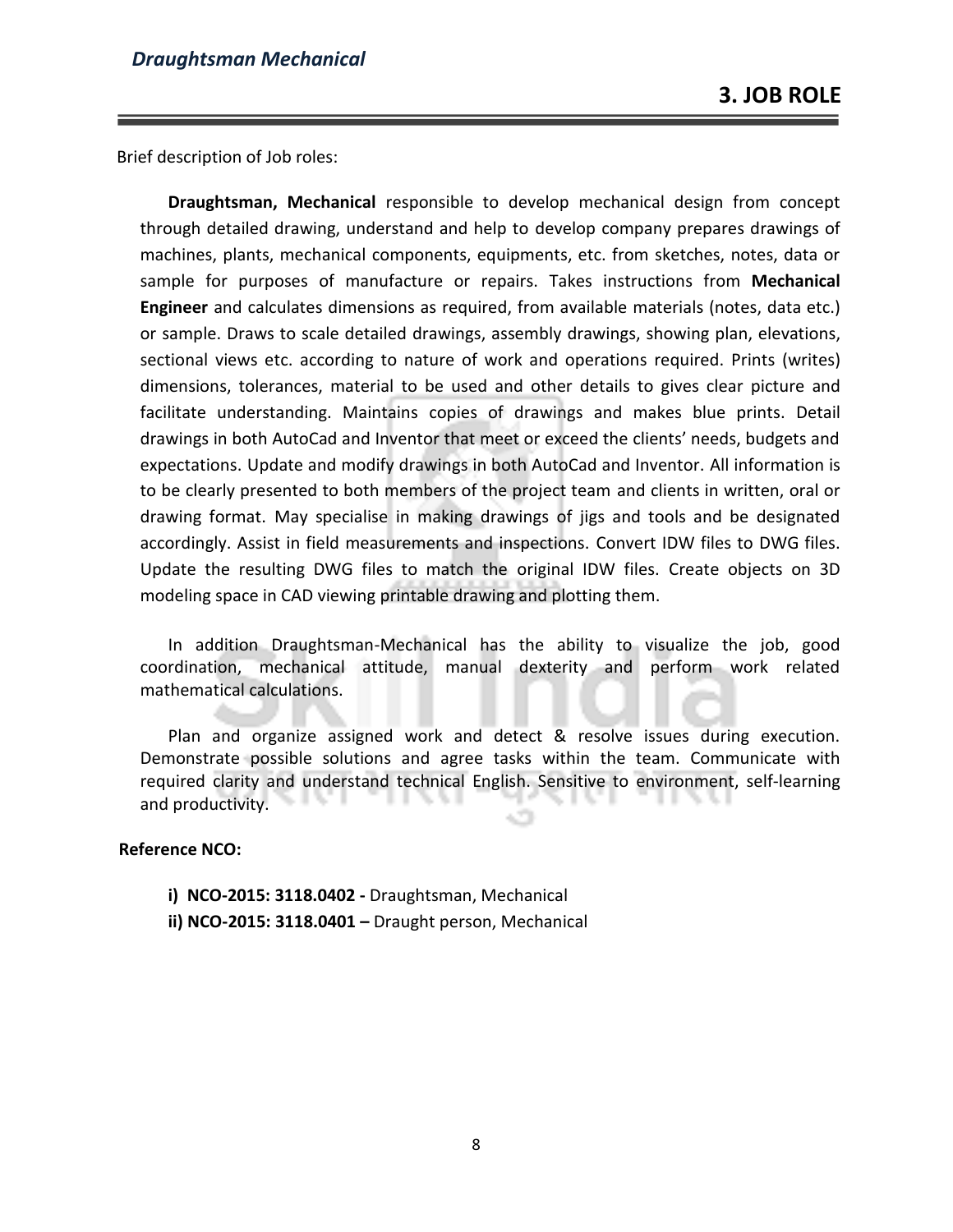NSQF level for Draughtsman Mechanical trade under ATS: **Level 5**

As per notification issued by Govt. of India dated- 27.12.2013 on National Skill Qualification Framework total 10 (Ten) Levels are defined.

Each level of the NSQF is associated with a set of descriptors made up of five outcome statements, which describe in general terms, the minimum knowledge, skills and attributes that a learner needs to acquire in order to be certified for that level.

Each level of the NSQF is described by a statement of learning outcomes in five domains, known as level descriptors. These five domains are:

- a. Process
- b. professional knowledge,
- c. professional skill,
- d. core skill and
- e. Responsibility.

The Broad Learning outcome of Draughtsman Mechanical trade under ATS mostly matches with the Level descriptor at Level-5.

 $\Box$   $\Diamond$ 

The NSQF level-5 descriptor is given below:

| <b>Level</b> | <b>Process</b>            | <b>Professional</b> | <b>Professional</b>          | <b>Core Skill</b> | <b>Responsibility</b> |
|--------------|---------------------------|---------------------|------------------------------|-------------------|-----------------------|
|              | <b>Required</b>           | <b>Knowledge</b>    | <b>Skill</b>                 |                   |                       |
| Level 5      | Job that                  | Knowledge of        | A range of                   | <b>Desired</b>    | Responsibility        |
|              | requires well             | facts, principles,  | cognitive and                | mathematical      | for own work          |
|              | developed                 | processes and       | practical skills             | skill,            | and                   |
|              | skill, with clear general |                     | required to                  | understanding     | Learning and          |
|              | choice of                 | concepts, in a      | accomplish                   | of social,        | some                  |
|              | procedures in             | field of work       | tasks and solve              | political and     | responsibility        |
|              | familiar                  | or study            | problem by                   | some skill of     | for other's           |
|              | context.                  |                     | selecting and                | collecting and    | works and             |
|              |                           |                     | applying basic               | organizing        | learning.             |
|              |                           |                     | methods, tools, information, |                   |                       |
|              |                           |                     | materials and                | communication.    |                       |
|              |                           |                     | information.                 |                   |                       |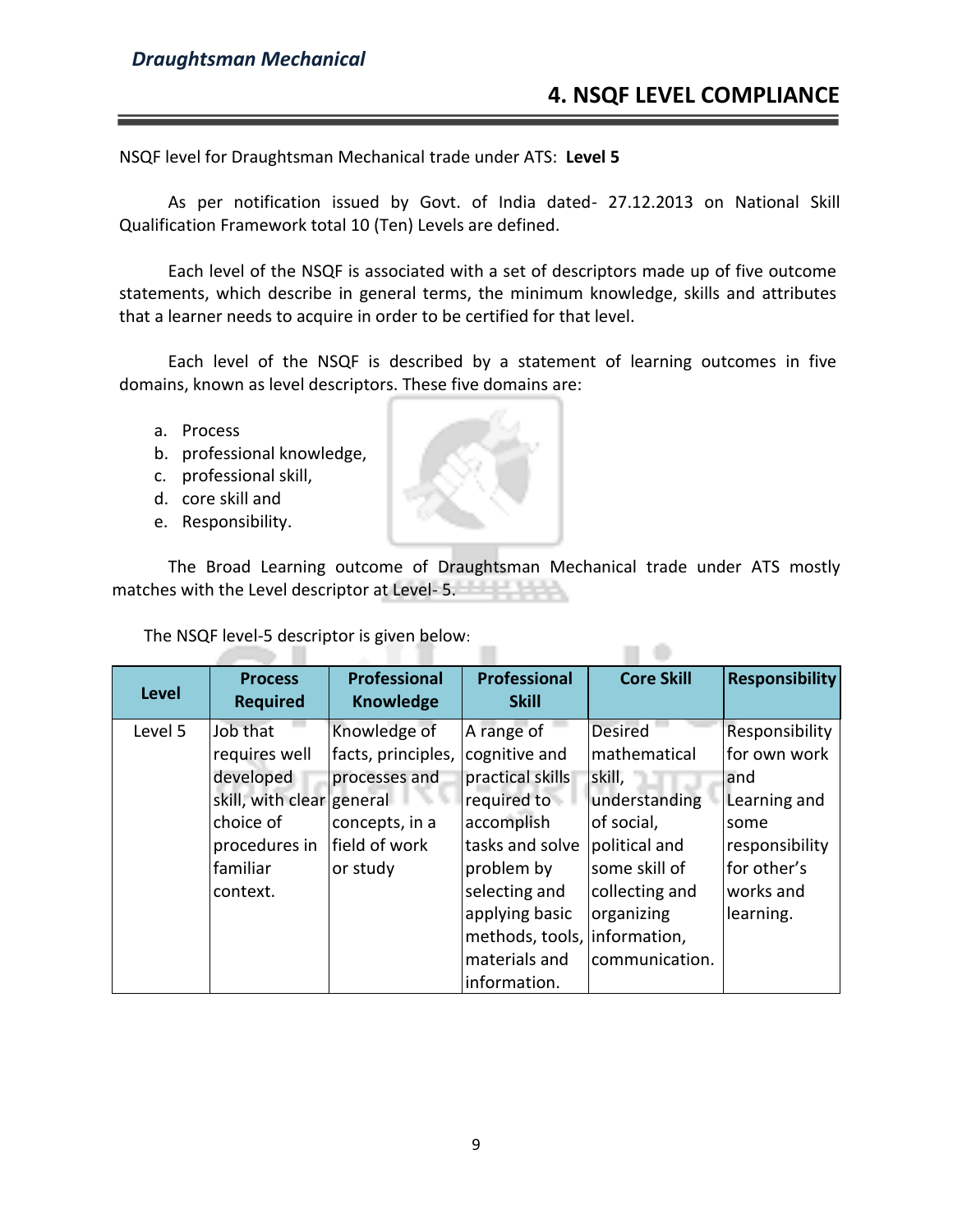### **5. GENERAL INFORMATION**

| <b>Name of the Trade</b>                                    |              | DRAUGHTSMAN MECHANICAL                                                 |                            |                                                                  |                             |
|-------------------------------------------------------------|--------------|------------------------------------------------------------------------|----------------------------|------------------------------------------------------------------|-----------------------------|
| <b>NCO - 2015</b>                                           |              | 3118.0402 Draughtsman Mechanical<br>3118.0401 Draughtperson Mechanical |                            |                                                                  |                             |
| <b>NSQF Level</b>                                           |              | $Level - 5$                                                            |                            |                                                                  |                             |
| <b>Duration of Apprenticeship</b>                           |              |                                                                        |                            |                                                                  |                             |
| Training (Basic Training + On-Job<br>Training)              |              |                                                                        |                            | Two years (02 Blocks each of one year duration).                 |                             |
| <b>Duration of Basic Training</b>                           |              |                                                                        | a) Block $-I$ : 3 months   |                                                                  |                             |
|                                                             |              |                                                                        | b) Block $-$ II : 3 months |                                                                  |                             |
|                                                             |              |                                                                        |                            | <b>Total duration of Basic Training: 6 months</b>                |                             |
| <b>Duration of On-Job Training</b>                          |              |                                                                        | a) Block-I: 9 months       |                                                                  |                             |
|                                                             |              |                                                                        | b) Block-II: 9 months      |                                                                  |                             |
|                                                             |              |                                                                        |                            | <b>Total duration of Practical Training: 18 months</b>           |                             |
| <b>Entry Qualification</b>                                  |              |                                                                        |                            | Passed 10 <sup>th</sup> Class with Science and Mathematics under |                             |
|                                                             |              | 10+2 system of Education or its equivalent                             |                            |                                                                  |                             |
| <b>Selection of Apprenticeship</b>                          |              | The apprentices will be selected as per Apprenticeship Act             |                            |                                                                  |                             |
|                                                             |              | amended time to time.                                                  |                            |                                                                  |                             |
| <b>Instructors Qualification for</b>                        |              | As per ITI instructors qualifications as amended time to time          |                            |                                                                  |                             |
| <b>Basic Training</b>                                       |              | for the specific trade.                                                |                            |                                                                  |                             |
| <b>Examination</b>                                          |              | The internal examination/assessment will be held on                    |                            |                                                                  |                             |
|                                                             |              | completion of each block.                                              |                            |                                                                  |                             |
|                                                             |              | Final examination for all subjects will be held at the end of          |                            |                                                                  |                             |
|                                                             |              | course and same will be conducted by NCVT.                             |                            |                                                                  |                             |
| <b>Rebate to Ex-ITI Trainees</b>                            |              | 01 year                                                                |                            |                                                                  |                             |
| <b>CTS trades eligible for</b>                              |              |                                                                        |                            | 1. Draughtsman Mechanical                                        |                             |
| <b>Draughtsman Mechanical</b>                               |              |                                                                        |                            |                                                                  |                             |
| Apprenticeship                                              |              |                                                                        |                            |                                                                  |                             |
| Distribution of training on Hourly basis: (Indicative only) |              |                                                                        |                            |                                                                  |                             |
| A. Basic Training                                           |              |                                                                        |                            |                                                                  |                             |
| <b>Total hours</b>                                          | <b>Trade</b> |                                                                        | <b>Trade</b>               | Work shop Cal.                                                   | <b>Employability skills</b> |
| (40 hrs./ wk X 26 wks.)                                     | practical    |                                                                        | theory                     | &Sc.                                                             |                             |
| 1040 Hours                                                  |              | 890 Hours                                                              |                            | 40 Hours                                                         | 110 Hours                   |
| B. On-Job Training - 3120 Hrs.                              |              |                                                                        |                            |                                                                  |                             |

*Note:*

- *Industry may impart training as per above time schedule for different block, however this is not fixed. The industry may adjust the duration of training considering the fact that all the components under the syllabus must be covered. However the flexibility should be given keeping in view that no safety aspects is compromised.*
- *For imparting Basic Training the industry to tie-up with ITIs having such specific trade and affiliated to NCVT.*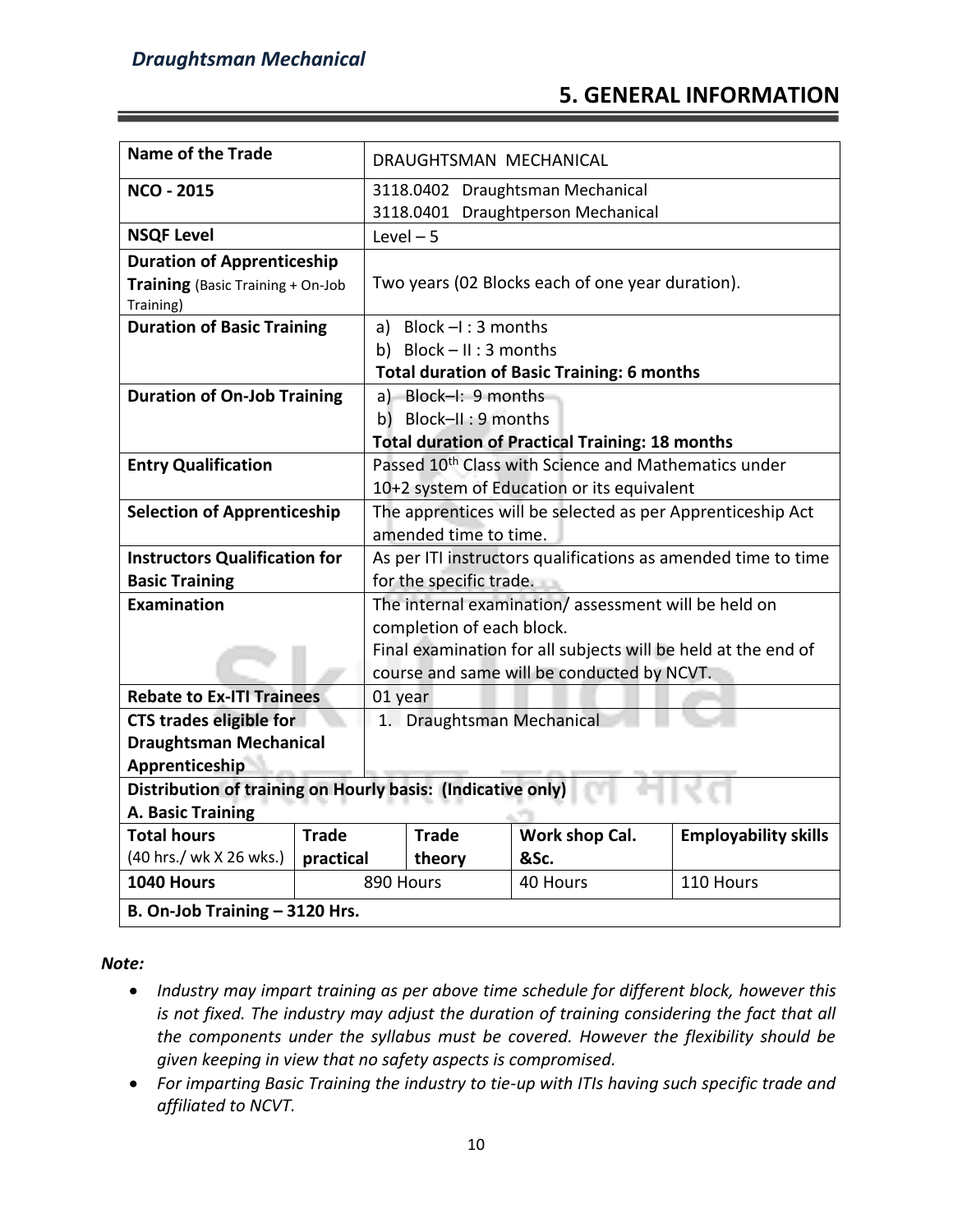#### **6.1 GENERIC LEARNING OUTCOME**

The following are minimum broad Common Occupational Skills/ Generic Learning Outcome after completion of the Draughtsman Mechanical course of 02 years duration under ATS.

#### **Block I & II:-**

- 1. Recognize & comply safe working practices, environment regulation and housekeeping.
- 2. Understand and explain different mathematical calculation & science in the field of study including basic electrical. *[Different mathematical calculation & science -Work, Power & Energy, Algebra, Geometry & Mensuration, Trigonometry, Heat & Temperature, Levers & Simple machine, graph, Statistics, Centre of gravity, Power transmission, Pressure]*
- 3. Interpret specifications, different engineering drawing and apply for different application in the field of work. *[Different engineering drawing-Geometrical construction, Dimensioning, Layout, Method of representation, Symbol, scales, Different Projections, Machined components & different thread forms, Assembly drawing, Sectional views, Estimation of material, Electrical & electronic symbol]*
- 4. Select and ascertain measuring instrument and measure dimension of components and record data.
- 5. Explain the concept in productivity, quality tools, and labour welfare legislation and apply such in day to day work to improve productivity & quality.
- 6. Explain energy conservation, global warming and pollution and contribute in day to day work by optimally using available resources.
- 7. Explain personnel finance, entrepreneurship and manage/organize related task in day to day work for personal & societal growth.
- 8. Plan and organize the work related to the occupation.

#### **6.2 SPECIFIC LEARNING OUTCOME**

#### **Block – I**

- 1. Practice and understand precautions to be followed while preparing drawing with instruments.
- 2. Prepare different types of documentation as per industrial need by different methods of recording information.
- 3. Construct different Geometrical figures using drawing Instruments.
- 4. Draw orthographic Projections giving proper dimensioning with title block using appropriate line type and scale.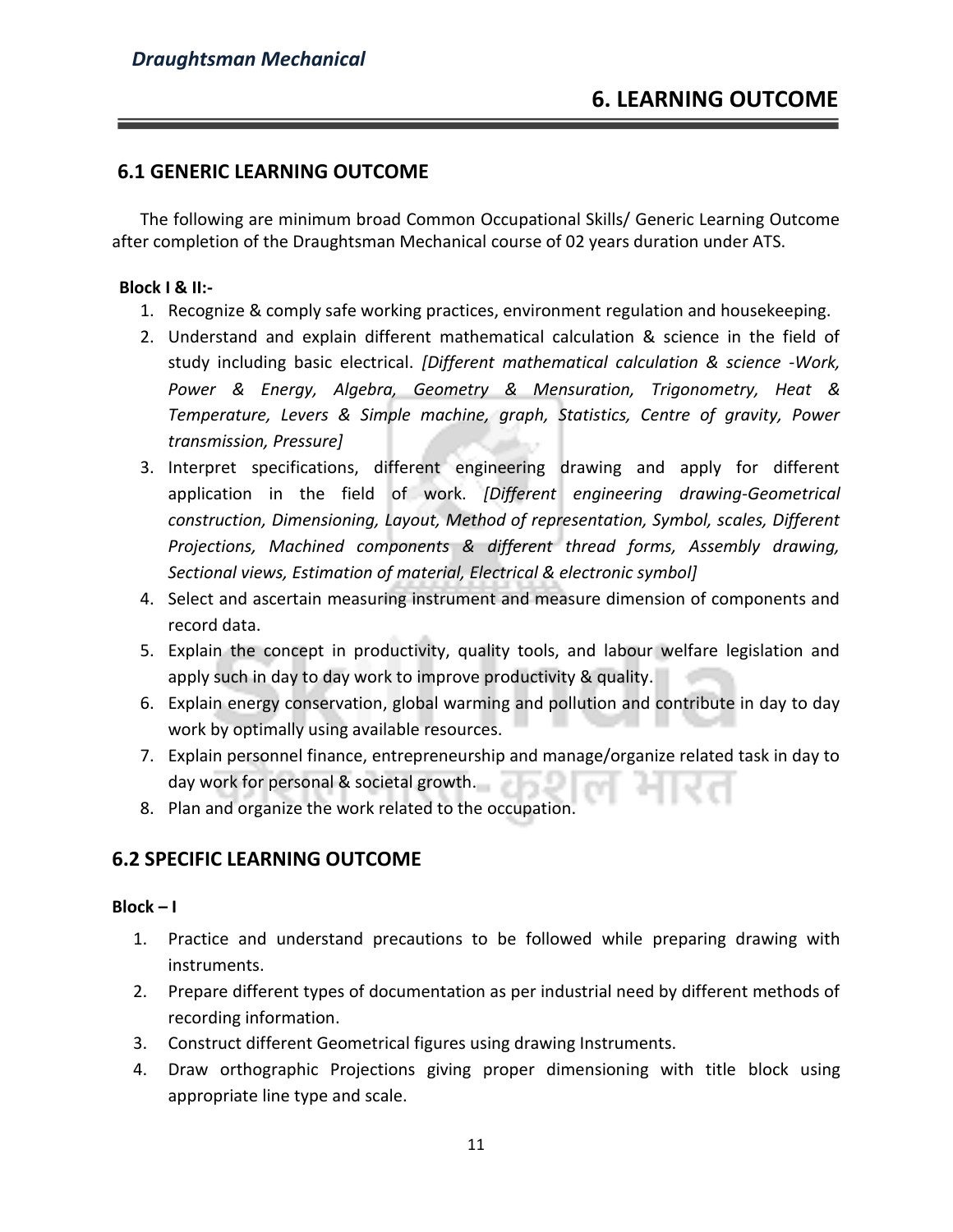- 5. Construct free hand sketches of simple machine parts such as tool post of a Lathe with correct proportions.
- 6. Draw Sectional views showing orthographic, isometric and oblique projections.
- 7. Develop surface and interpenetration of solid in orthographic projection.
- 8. Draw Different types of fasteners and locking devices as per BIS convention.
- 9. Acquire basic knowledge on tools and equipment of Allied trades viz. Fitter, Turner, Machinist, Sheet Metal Worker, Welder, Foundry man, Electrician and Maintenance Motor Vehicles and apply it in day to day work.
- 10. Draw different Couplings and Bearings with Tolerance Dimension and indicating surface finish symbol.
- 11. Create objects on Drawing Space using toolbars, commands and menus in CAD application software.

#### **Block – II**

- 12. Customize object drawing on CAD using Toolbars viz. Draw, Modify, and Dimensioning. Format Layer and Style.
- 13. Draw detail and assembly Drawing of machine parts viz., Pulleys, Pipe fittings, Gears and Cams using CAD.
- 14. Draw IC Engine Parts with dimensioning and tolerance using CAD, applying quality concept.
- 15. Draw detail and assembly of Manufacturing and Process tools applying conventional signs & symbols using CAD.
- 16. Measure and inspect different components by using gauges and measuring instruments and check for accuracy without any assistance.
- 17. Create and plot a machine part with assembly, specify detail in Title Block and layout space in CAD.
- 18. Create production drawing of machine part.
- 19. Create objects using 3D Modelling Space and Print Preview and Plotting in CAD.

*Note: Learning outcomes are reflection of total competencies of a trainee and assessment will be carried out as per assessment criteria.*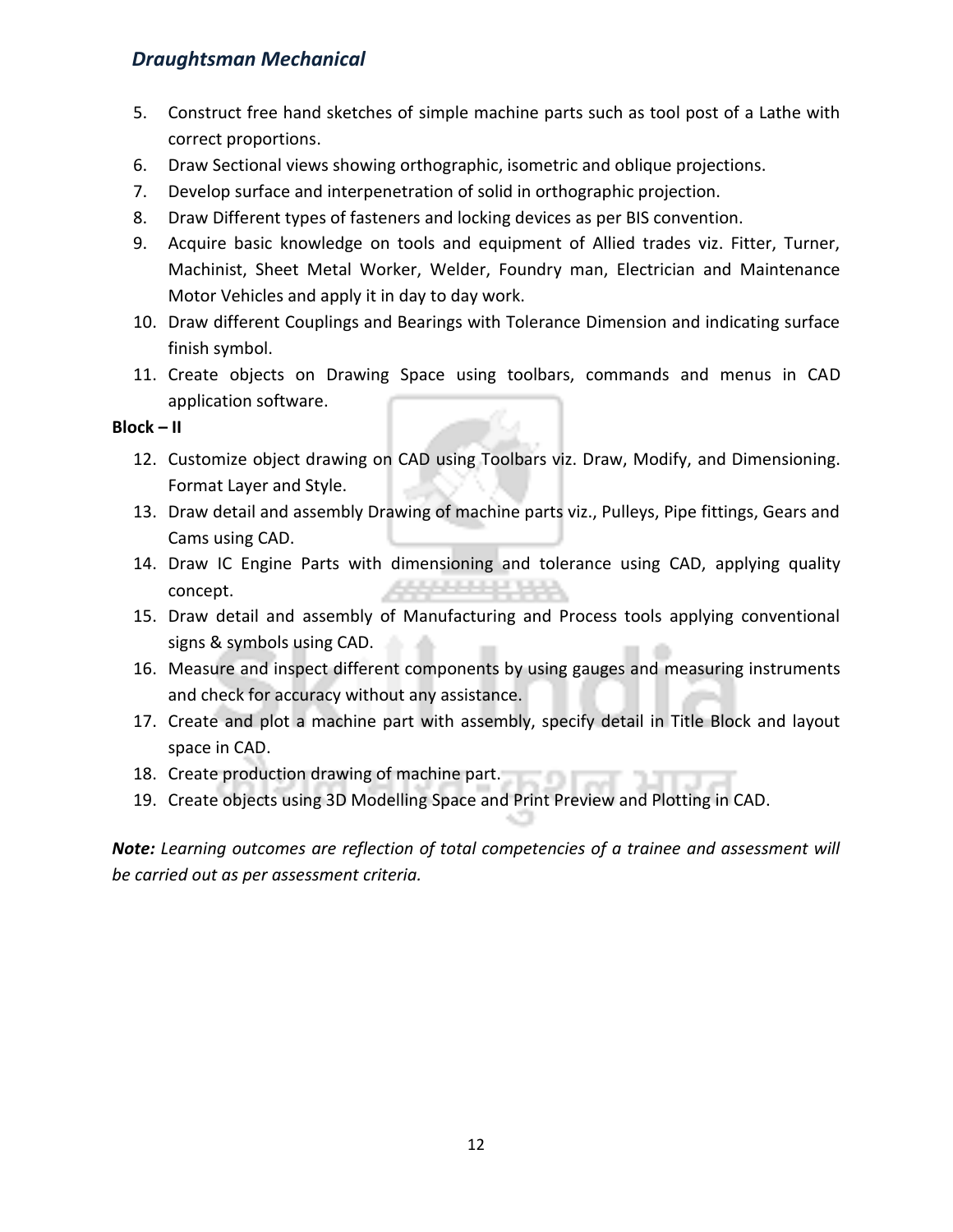## **7. LEARNING OUTCOME WITH ASSESSMENT CRITERIA**

|                                                                                | <b>GENERIC LEARNING OUTCOME</b>                                                                                                                                                                           |
|--------------------------------------------------------------------------------|-----------------------------------------------------------------------------------------------------------------------------------------------------------------------------------------------------------|
| <b>LEARNING OUTCOMES</b>                                                       | <b>ASSESSMENT CRITERIA</b>                                                                                                                                                                                |
| 1. Recognize & comply safe<br>working practices,<br>environment regulation and | 1.1.<br>Follow and maintain procedures to achieve a safe<br>working environment in line with occupational<br>health and safety regulations and requirements.                                              |
| housekeeping.                                                                  | and<br>all<br>unsafe<br>1.2.<br>Recognize<br>report<br>situations<br>according to site policy.                                                                                                            |
|                                                                                | 1.3.<br>Identify and take necessary precautions on fire and<br>safety hazards and report according to site policy<br>and procedures.                                                                      |
|                                                                                | Identify, handle and store /<br>1.4.<br>dispose<br>off<br>dangerous/unsalvageable goods and substances<br>according to site policy and procedures following<br>safety regulations and requirements.       |
|                                                                                | Identify and observe site policies and procedures in<br>1.5.<br>regard to illness or accident.                                                                                                            |
|                                                                                | 1.6.<br>Identify safety alarms accurately.                                                                                                                                                                |
|                                                                                | 1.7.<br>Report supervisor/ Competent of authority in the<br>event of accident or sickness of any staff and record<br>accident<br>details correctly according<br>to<br>site<br>accident/injury procedures. |
|                                                                                | 1.8.<br>Identify and observe site evacuation procedures<br>according to site policy.                                                                                                                      |
|                                                                                | 1.9.<br>Identify Personal Productive Equipment (PPE) and<br>use the same as per related working environment.                                                                                              |
|                                                                                | 1.10. Identify basic first aid and use them under different<br>circumstances.                                                                                                                             |
|                                                                                | 1.11.<br>Identify different fire extinguisher and use the same<br>as per requirement.                                                                                                                     |
|                                                                                | 1.12. Identify environmental pollution & contribute to<br>avoidance of same.                                                                                                                              |
|                                                                                | 1.13. Take opportunities to use energy and materials in an<br>environmentally friendly manner                                                                                                             |
|                                                                                | 1.14. Avoid waste and dispose waste as per procedure                                                                                                                                                      |
|                                                                                | 1.15. Recognize different components of 5S and apply the<br>same in the working environment.                                                                                                              |
|                                                                                |                                                                                                                                                                                                           |
| 2.<br>Understand,<br>explain                                                   | Explain concept of basic science related to the field<br>2.1                                                                                                                                              |
| different<br>mathematical                                                      | such as Material science, Mass, weight, density, speed,                                                                                                                                                   |
| calculation & science in the                                                   | velocity, heat & temperature, force, motion, pressure,                                                                                                                                                    |
| field of study including basic                                                 | heat treatment, centre of gravity, friction.                                                                                                                                                              |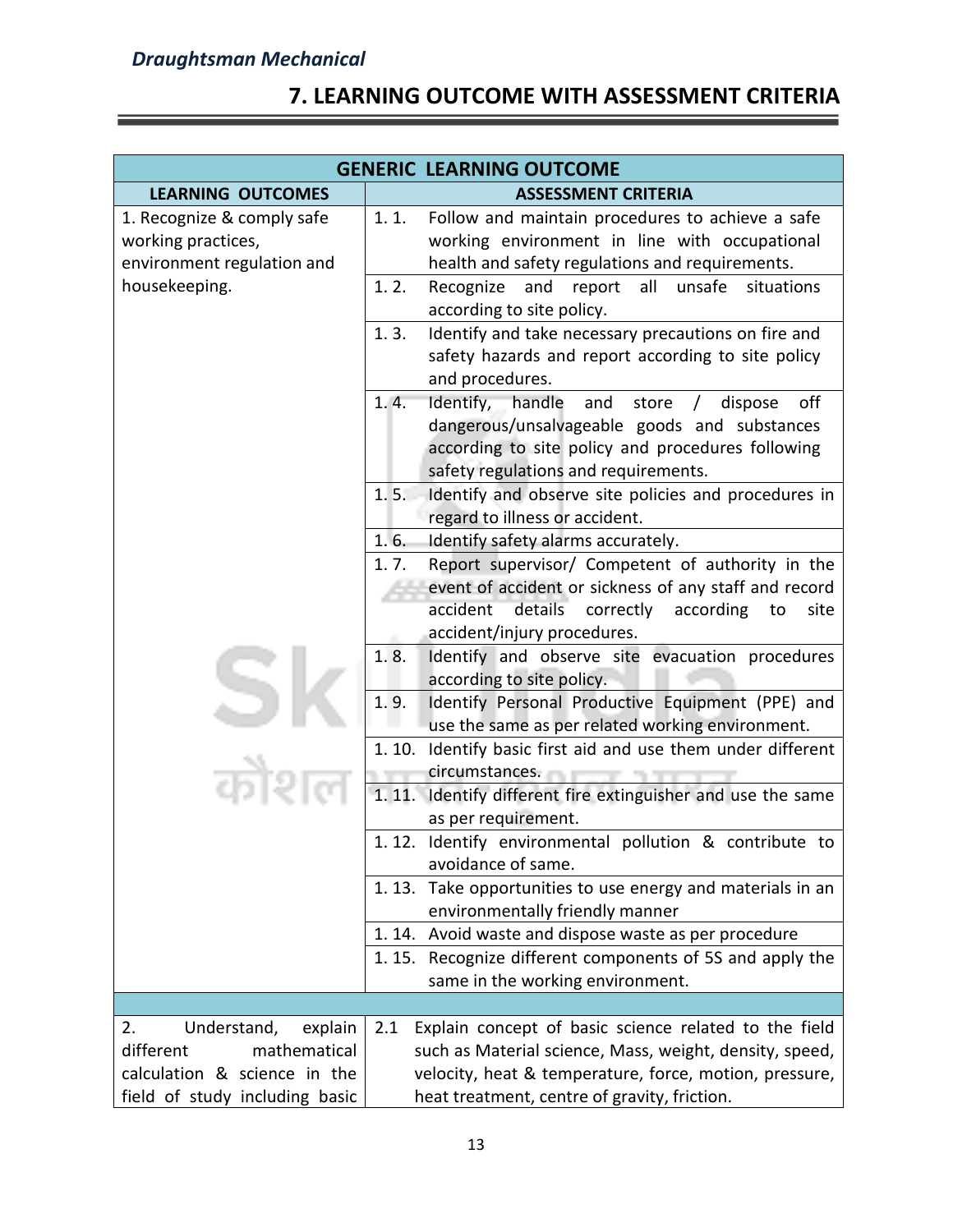| electrical and                                                     |                                                                                                          |
|--------------------------------------------------------------------|----------------------------------------------------------------------------------------------------------|
| apply<br>day<br>day<br>in<br>to                                    | 2.2<br>Measure dimensions as per drawing                                                                 |
| work.[Different mathematical                                       | 2.3<br>Use scale/ tapes to measure for fitting to specification.                                         |
| calculation & science -Work,                                       | 2.4<br>Comply given tolerance.                                                                           |
| Power &<br>Energy, Algebra,<br>&<br>Mensuration,<br>Geometry       | 2.5<br>Prepare list of appropriate materials by interpreting                                             |
| Trigonometry,<br>Heat<br>&                                         | detail drawings and determine quantities of such                                                         |
| Temperature, Levers & Simple                                       | materials.                                                                                               |
| machine, graph, Statistics,                                        | Ensure dimensional accuracy of assembly by using<br>$2.6\,$                                              |
| Centre of gravity,<br>Power                                        | different instruments/gauges.<br>Explain basic electricity, insulation & earthing.<br>2.7                |
| transmission, Pressure]                                            |                                                                                                          |
| 3.                                                                 |                                                                                                          |
| Interpret<br>specifications,<br>different engineering drawing      | 3. 1. Read & interpret the information on drawings and<br>apply in executing practical work.             |
| apply<br>for<br>different<br>and                                   | 3. 2. Read & analyse the specification to ascertain the                                                  |
| application in the field of                                        | material requirement, tools, and machining /assembly                                                     |
| work. [Different engineering                                       | /maintenance parameters.                                                                                 |
| drawing-Geometrical                                                | 3. 3. Encounter drawings with missing/unspecified key                                                    |
| construction,<br>Dimensioning,                                     | information and make own calculations to fill in                                                         |
| Method<br>Layout,<br>οf                                            | missing dimension/parameters to carry out the work.                                                      |
| representation, Symbol, scales,<br>Different<br>Projections,       |                                                                                                          |
| Machined components<br>&                                           |                                                                                                          |
| different<br>thread<br>forms,                                      |                                                                                                          |
| Assembly drawing, Sectional                                        |                                                                                                          |
| views, Estimation of material,                                     |                                                                                                          |
| Electrical & electronic symbol]                                    |                                                                                                          |
|                                                                    |                                                                                                          |
| 4. Select and ascertain<br>measuring instrument and                | 4.1 Select appropriate measuring instruments such as<br>micrometers, vernier calipers, dial gauge, bevel |
| measure dimension of                                               | protector and height gauge (as per tool list).                                                           |
| components and record data.                                        | 4.2 Ascertain the functionality & correctness of the                                                     |
|                                                                    | instrument.                                                                                              |
|                                                                    | Measure dimension of the components & record data<br>4.3                                                 |
|                                                                    | to analyse the with given drawing/measurement.                                                           |
|                                                                    |                                                                                                          |
| Explain the<br>concept<br>5.<br>in                                 | Explain the concept of productivity and quality tools<br>5.1                                             |
| productivity, quality tools, and<br>labour welfare legislation and | and apply during execution of job.                                                                       |
| apply such in day to day work                                      | 5.2<br>Understand the basic concept of labour welfare                                                    |
| productivity<br>improve<br>&<br>to                                 | legislation and adhere to responsibilities and remain<br>sensitive towards such laws.                    |
| quality.                                                           | Knows benefits guaranteed under various acts<br>5.3                                                      |
|                                                                    |                                                                                                          |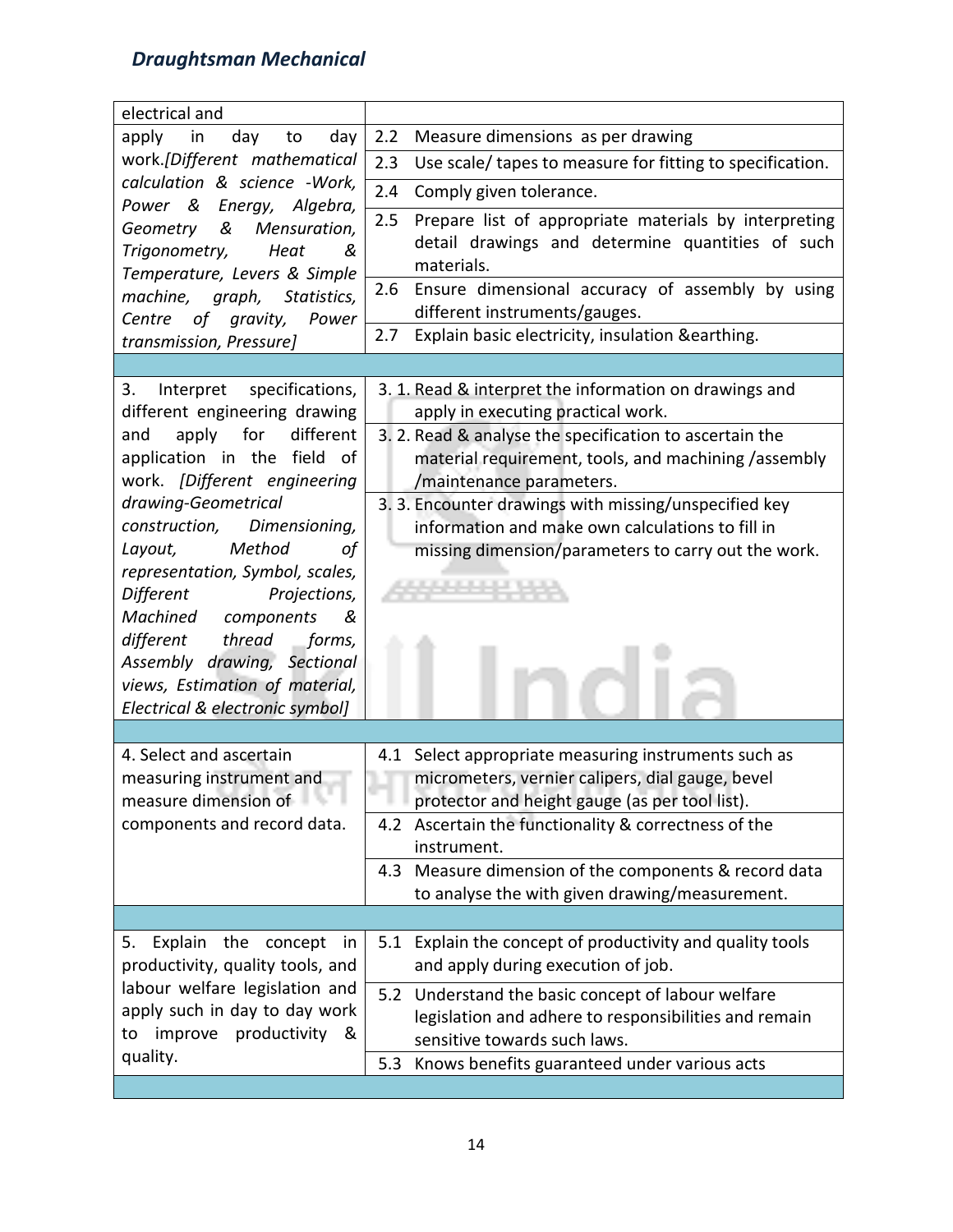| Explain<br>6.<br>energy<br>conservation, global warming<br>and pollution and contribute<br>day work<br>by<br>day to<br>in<br>optimally<br>using<br>available<br>resources. | 6.1 Explain the concept of energy conservation, global<br>warming, pollution and utilize the available recourses<br>optimally & remain sensitive to avoid environment<br>pollution.<br>Dispose waste following standard procedure.<br>6.2                                                                                                                                                        |  |  |  |
|----------------------------------------------------------------------------------------------------------------------------------------------------------------------------|--------------------------------------------------------------------------------------------------------------------------------------------------------------------------------------------------------------------------------------------------------------------------------------------------------------------------------------------------------------------------------------------------|--|--|--|
|                                                                                                                                                                            |                                                                                                                                                                                                                                                                                                                                                                                                  |  |  |  |
| 7. Explain personnel finance,                                                                                                                                              | 7. 1. Explain personnel finance and entrepreneurship.                                                                                                                                                                                                                                                                                                                                            |  |  |  |
| entrepreneurship and<br>manage/organize related task<br>in day to day work for<br>personal & societal growth.                                                              | 7.2. Explain role of Various Schemes and Institutes for self-<br>employment i.e. DIC, SIDA, SISI, NSIC, SIDO, Idea for<br>financing/<br>non<br>financing<br>support<br>agencies<br>to<br>familiarizes<br>with<br>the<br>Policies<br>/Programmes<br>&<br>procedure & the available scheme.<br>7. 3. Prepare Project report to become an entrepreneur for<br>submission to financial institutions. |  |  |  |
|                                                                                                                                                                            |                                                                                                                                                                                                                                                                                                                                                                                                  |  |  |  |
| 8. Plan and organize the work<br>related to the occupation.                                                                                                                | 8. 1. Use documents, drawings and recognize hazards in the<br>work site.<br>8. 2. Plan workplace/assembly location with due                                                                                                                                                                                                                                                                      |  |  |  |
|                                                                                                                                                                            | consideration to operational stipulation                                                                                                                                                                                                                                                                                                                                                         |  |  |  |
|                                                                                                                                                                            | 8. 3. Communicate effectively with others and plan project<br>tasks                                                                                                                                                                                                                                                                                                                              |  |  |  |
|                                                                                                                                                                            | 8.4. Assign roles and responsibilities of the co-trainees for<br>execution of the task effectively and monitor the same.                                                                                                                                                                                                                                                                         |  |  |  |
| <b>SPECIFIC OUTCOME</b>                                                                                                                                                    |                                                                                                                                                                                                                                                                                                                                                                                                  |  |  |  |
|                                                                                                                                                                            | <b>Block-I &amp; II</b>                                                                                                                                                                                                                                                                                                                                                                          |  |  |  |
| Assessment Criteria for each specific learning outcome mentioned under block - I & block - II                                                                              |                                                                                                                                                                                                                                                                                                                                                                                                  |  |  |  |
| must broadly cover the aspect of Planning (Identify, ascertain, estimate etc.); Execution                                                                                  |                                                                                                                                                                                                                                                                                                                                                                                                  |  |  |  |
|                                                                                                                                                                            | (perform, illustration, demonstration etc.) and Checking/ Testing to ensure functionality                                                                                                                                                                                                                                                                                                        |  |  |  |
| during the assessment of each outcome.                                                                                                                                     |                                                                                                                                                                                                                                                                                                                                                                                                  |  |  |  |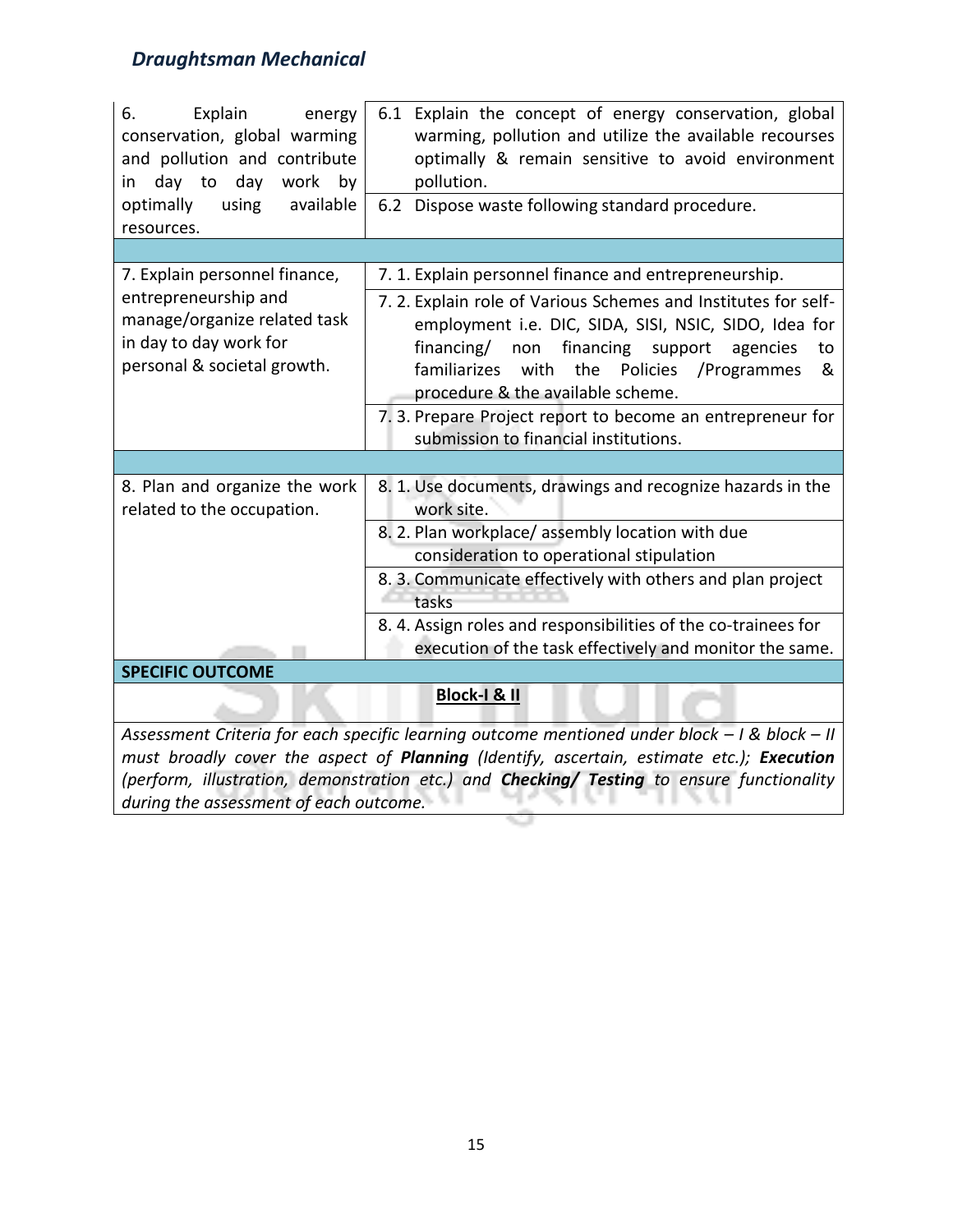| <b>Week</b><br>No.                                                                                                                                                                                                                                             | <b>Professional Skills (Trade Practical)</b>                                                                                                                                                                                                                                                                                                                                                | <b>Professional Knowledge (Trade Theory)</b>                                                                                                                                                                                                                                                                                                                                                                                                                                     |
|----------------------------------------------------------------------------------------------------------------------------------------------------------------------------------------------------------------------------------------------------------------|---------------------------------------------------------------------------------------------------------------------------------------------------------------------------------------------------------------------------------------------------------------------------------------------------------------------------------------------------------------------------------------------|----------------------------------------------------------------------------------------------------------------------------------------------------------------------------------------------------------------------------------------------------------------------------------------------------------------------------------------------------------------------------------------------------------------------------------------------------------------------------------|
| 1.                                                                                                                                                                                                                                                             | Safety: - its importance, classification,<br>personal, general, workshop and job<br>safety.<br>Occupational health and safety.<br>Basic injury prevention, Basic first aid,<br>Hazard identification and avoidance,<br>safety signs for Danger, Warning,<br>caution & personal safety message.<br>Preventive measures for electrical<br>accidents & steps to be taken in such<br>accidents. | Importance of safety and general<br>precautions observed in the in the<br>industry/shop floor. All necessary guidance<br>to be provided to the new comers to<br>become familiar with the working of<br>Institute system including stores<br>procedures.<br>Introduction of First aid. Safety attitude<br>development of the trainee by educating<br>him to use Personal Protective Equipment                                                                                     |
| $(PPE)$ .<br>Importance of housekeeping & good<br>shop floor practices.<br>Disposal procedure of waste<br>materials like cotton waste, metal<br>utilization of first-aid.<br>chips/burrs etc.<br>Fire& safety: Use of Fire<br>extinguishers.<br>Define<br>कोशल |                                                                                                                                                                                                                                                                                                                                                                                             | Response to emergencies eg; power failure,<br>fire, and system failure.<br>Accidents-Definition types and causes.<br>First-Aid, nature and causes of injury and<br>Introduction to 5S concept & its application.<br>Fire: - Types, causes and prevention<br>methods. Fire Extinguisher, its types.<br>environment,<br>environment<br>Pollution, Pollutants, type of Pollution (Air<br>pollution, water pollution, soil pollution<br>noise<br>pollution,<br>thermal<br>pollution, |
|                                                                                                                                                                                                                                                                |                                                                                                                                                                                                                                                                                                                                                                                             | radiation.<br>Global warming its causes and remedies.<br>Industrial Waste its types, sources and<br>waste Management.                                                                                                                                                                                                                                                                                                                                                            |
| 2.                                                                                                                                                                                                                                                             | Practice in using instruments.<br>Drawing of straight and curved lines,<br>Drawing angles, circles etc.<br>Prepare a figure containing all types                                                                                                                                                                                                                                            | Nomenclature, description and use of<br>drawing instruments & various equipments<br>used in drawing office. Their care and<br>maintenance.                                                                                                                                                                                                                                                                                                                                       |
|                                                                                                                                                                                                                                                                | of lines.<br>Layout of drawing sheet as per B.I.S.<br>Folding of prints for filing Cabinets or<br>binding as per SP: 46-2003                                                                                                                                                                                                                                                                | Different types of Lines and their meanings<br>& their uses.<br>Lay out of a drawing sheet as per B.I.S.                                                                                                                                                                                                                                                                                                                                                                         |

# **BASIC TRAINING (Block – I)**

#### **Duration: (03) Three Months**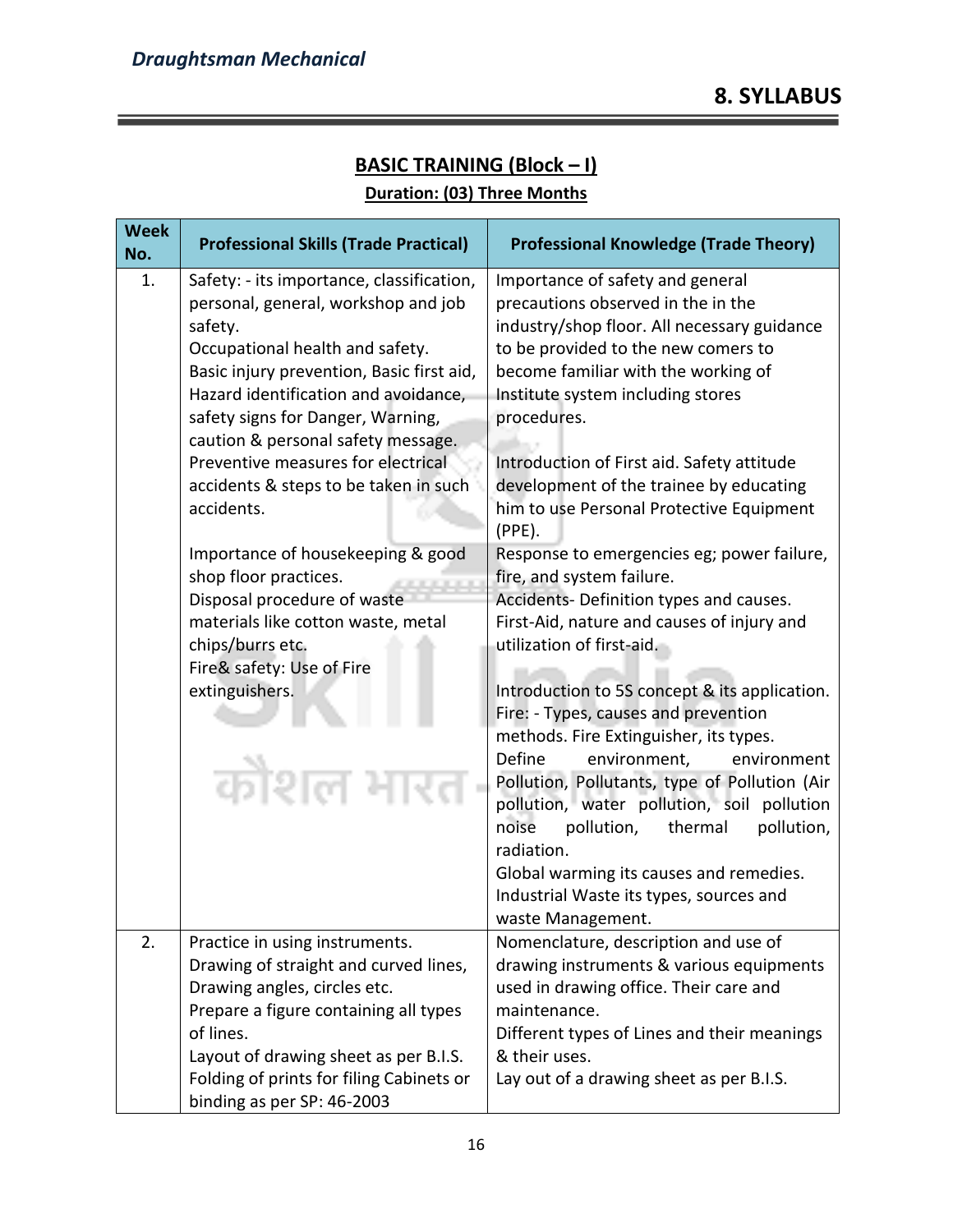| 3. | Block letters & numerals. Single &                                            | Type of lettering proportion and spacing of                                        |
|----|-------------------------------------------------------------------------------|------------------------------------------------------------------------------------|
|    | double stroke ratio 7: 4, 5: 4, free                                          | letters and words. Knowledge of stencil                                            |
|    | hand lettering practice.                                                      | lettering.                                                                         |
|    | Preparation of Title Block as per                                             |                                                                                    |
| 4. | Industry Drawing sheet.                                                       |                                                                                    |
|    | Draw lines and object representing<br>scale factor.                           | Constructions of different types of scales,                                        |
|    | Draw a vernier scale with a reading.                                          | their appropriate uses, Principle of R.F,                                          |
| 5  |                                                                               | diagonal & vernier.                                                                |
|    | Plane geometrical construction of<br>triangle, polygons, Circles, ellipse and | Terms & definitions- polygons and circles.<br>Methods to draw geometrical figures. |
|    | parabola.                                                                     |                                                                                    |
| 6. | Projection of lines and laminar                                               | Projections and orthographic projection.                                           |
|    | planes.                                                                       | First angle and third angle projection.                                            |
|    | Projection of solids- prism, cones,                                           | Principal of orthographic projection.                                              |
|    | pyramids and their frustums.                                                  | Projection of solids like prism, cones,                                            |
|    |                                                                               | pyramids and frustums in various position.                                         |
| 7. | Dimensioning technique - presenting                                           | Units of dimensioning, system of                                                   |
|    | on solid geometrical figure.                                                  | dimensioning, Method of dimensioning &                                             |
|    | Conventional sings and symbols.                                               | common features.                                                                   |
|    | Different types of section lines and                                          | Section lines of different materials,                                              |
|    | abbreviations as per B.I.S.                                                   | conventional signs, symbols &                                                      |
|    |                                                                               | abbreviations, hatching.                                                           |
| 8. | Sectional views - Different types of                                          | Importance sectional views. Types of                                               |
|    | solid section.                                                                | sectional views & their uses. Parts not                                            |
|    |                                                                               | shown in section.                                                                  |
| 9. | Development of surfaces of                                                    | Definition of development, its need in                                             |
|    | geometrical blocks.                                                           | industry & different method of developing                                          |
|    |                                                                               | the surfaces.                                                                      |
| 10 | Isometric projection of geometrical                                           | Principle of isometric projection, Difference                                      |
|    | solids.                                                                       | between Isometric view & Isometric                                                 |
|    | 76 H W<br>a a                                                                 | projection. Isometric scale. Dimensioning                                          |
|    | Oblique projection of solids.                                                 | an isometric drawing.                                                              |
|    | Perspective projection of solids.                                             | Principle and types of oblique projection.                                         |
|    |                                                                               | Types of perspective projection                                                    |
|    |                                                                               | Fundamental concept and definition,<br>Location of station point.                  |
|    |                                                                               | Types of bolts and studs, and their                                                |
| 11 | Drawing bolts, nuts and studs,<br>Locking devices, machine screws, set        | proportion, uses. Different types of locking                                       |
|    | screw and Foundation bolts with BIS                                           | devices and their specification. Different                                         |
|    | convention.                                                                   | types of foundation bolts.                                                         |
|    | Drawing welded joints and riveted                                             | Description of Riveted joints. Welded Joints                                       |
|    | joints, keys, cotters and pins with BIS                                       | and their representation (Actual and                                               |
|    | conventions.                                                                  | Symbolic) on drawing as per BIS.                                                   |
| 12 | Intensive free hand sketching of m/c                                          | Importance of free hand sketching,                                                 |
|    |                                                                               |                                                                                    |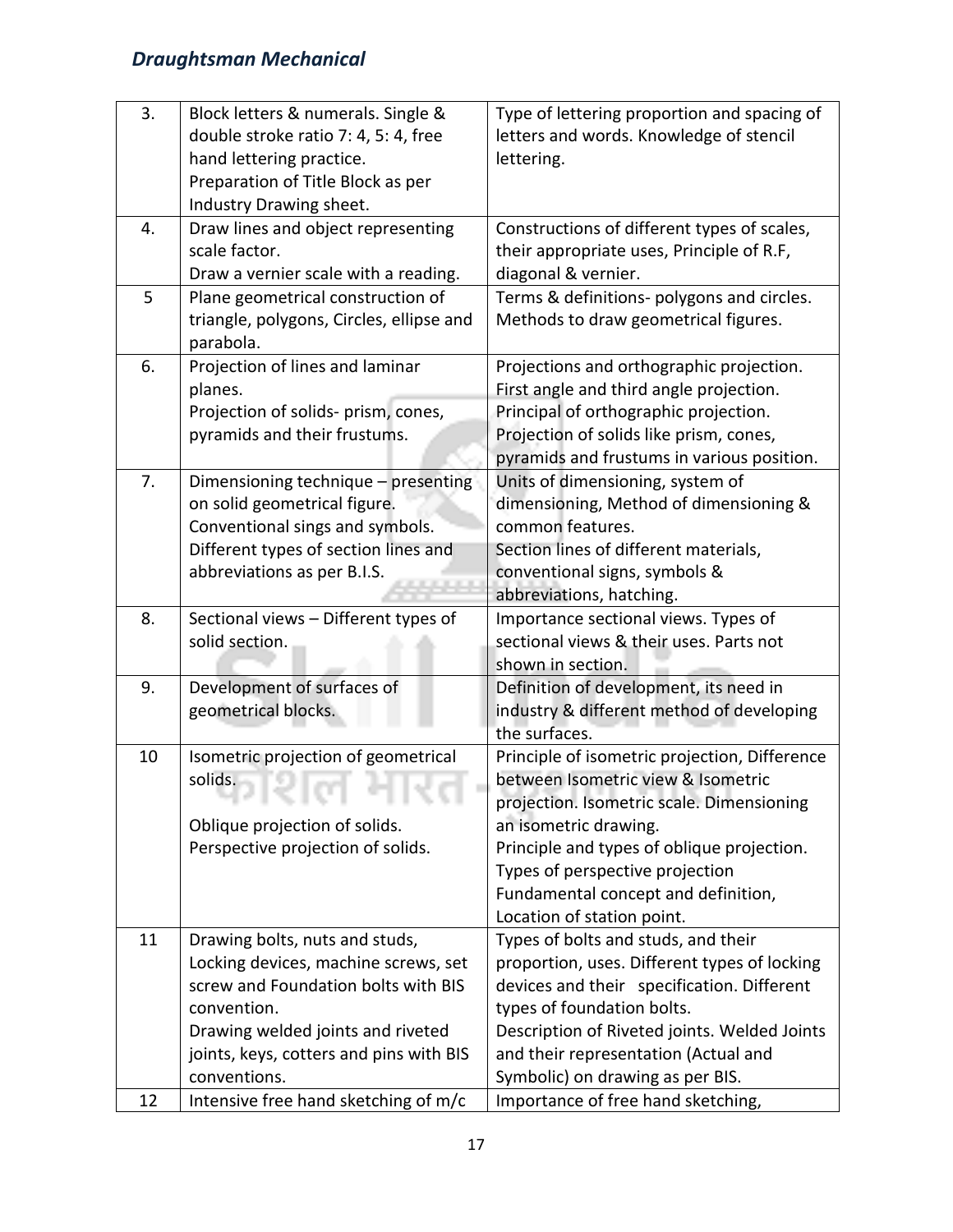|     | parts along with projection of simple<br>machine parts in 1st angle projection.<br>Projection of machine parts drawn in<br>the above exercise in 3rd angle<br>projection by taking physical<br>measurement. | machine drawing. Material and equipment<br>required in sketching.<br>Method of using precision measuring<br>instrument such as inside & outside<br>micrometers, depth gauges, vernier,<br>calipers, dial indicators, slip gauges, sine<br>bars, universal bevel protractor, etc. |
|-----|-------------------------------------------------------------------------------------------------------------------------------------------------------------------------------------------------------------|----------------------------------------------------------------------------------------------------------------------------------------------------------------------------------------------------------------------------------------------------------------------------------|
| 13. | <b>Assessment/Examination 03days</b>                                                                                                                                                                        |                                                                                                                                                                                                                                                                                  |

**Note: -** *More emphasis to be given on video/real-life pictures during theoretical classes. Some real-life pictures/videos of related industry operations may be shown to the trainees to give a feel of Industry and their future assignment.*



# Skill India कोशल भारत-कुशल भारत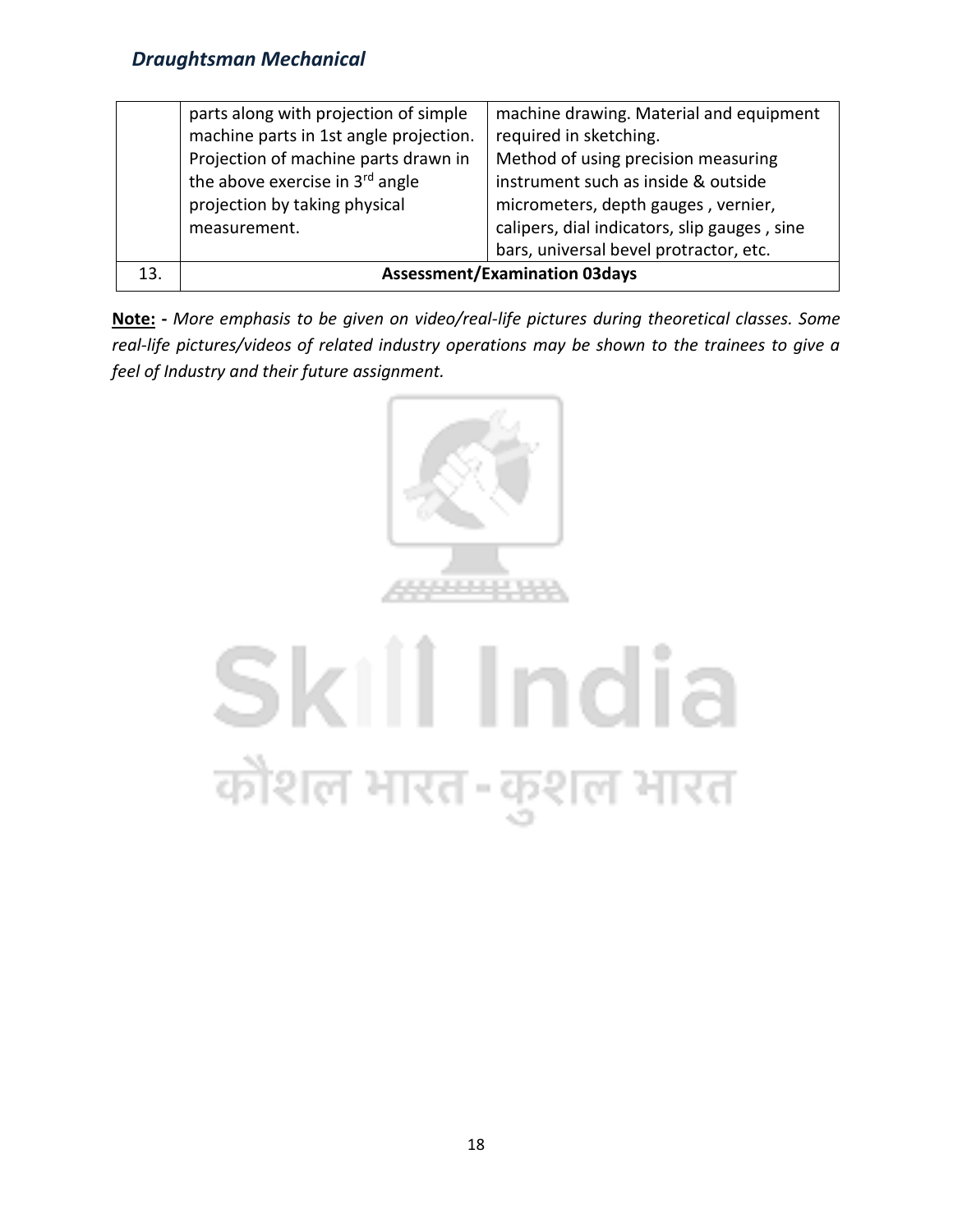### **BASIC TRAINING (Block – II)**

#### **Duration: (03) Three Months**

| <b>Week</b><br>No. | <b>Professional Skills (Trade Practical)</b>                                                                                                                                                                                | <b>Professional Knowledge (Trade Theory)</b>                                                                                                                                                                                                                                                                                                        |  |
|--------------------|-----------------------------------------------------------------------------------------------------------------------------------------------------------------------------------------------------------------------------|-----------------------------------------------------------------------------------------------------------------------------------------------------------------------------------------------------------------------------------------------------------------------------------------------------------------------------------------------------|--|
| 1.                 | Symbols for machining and surface<br>finishes (grades and micron values)<br>Working drawing of(muff coupling,<br>flanged coupling, friction grip coupling,<br>pin type flexible coupling, universal<br>coupling) couplings. | Limits, fit, tolerance.<br>Dimensional tolerance, geometrical<br>tolerance. Indications of symbols for<br>machining and surface finishes on<br>drawing(grades and micron values)<br>Production of interchangeable parts,<br>geometrical tolerance. Familiarization<br>with IS: 919-1993 (R1998), IS:2709-1982.<br>Couplings, necessity of coupling, |  |
|                    |                                                                                                                                                                                                                             | classification of couplings.                                                                                                                                                                                                                                                                                                                        |  |
| 2.                 | Half sectional drawing of a simple bush<br>bearing and foot step bearing, Plummer<br>block.                                                                                                                                 | Use of a bearing, types of bearing,<br>frictional and anti frictional bearings.<br>Parts of anti frictional bearings (ball,<br>roller, thrust ball, needle & taper roller)                                                                                                                                                                          |  |
| 3.                 | Pulleys-solid, stepped and built up<br>pulleys. Pulleys-pulley with different<br>types of arms, rope pulleys, belt pulleys<br>and drive.                                                                                    | Belts-power transmitted by belt.<br>Materials of belts slip and creep Velocity<br>of belt. Arc of contact. Simple exercise in<br>calculation of belt speeds, nos. Of belts<br>needed in V-belt drive, velocity, pulley<br>ratio etc. Standard pulleys width of pulley<br>face, velocity ratio chain drive.                                          |  |
| 4.                 | Working drawing of gears such as spurs<br>helical, bevel & worm, worm and worm<br>wheel.                                                                                                                                    | Use of gears in transmission of power.<br>Different types of gears. Cast gears and<br>machined gears.                                                                                                                                                                                                                                               |  |
| 5.                 | Cams with different motions to<br>Use of Cams in industry. Types of cam,<br>followers, different types of follower<br>kinds of motion, displacement diagrams.<br>Terms used in cam. Types of followers.<br>Drawing.         |                                                                                                                                                                                                                                                                                                                                                     |  |
| 6.                 | Sketching & Assembly Drawing of Tail<br>stock, sapping machine tool post and<br>machine vice.                                                                                                                               | Brief Description of lathe, milling, shaping<br>slotting and planning machines; Quick<br>return mechanism of these machines.                                                                                                                                                                                                                        |  |
| 7.                 | Sectional drawing of pipe fittings -<br>flanges, unions, valves etc. Typical<br>Piping layout drawing with welded,<br>flanged and screwed fittings. Sectional<br>view of different types of pipe joints.                    | Piping materials and specifications of W.I.<br>& Steel pipes, Pipe threads, Specifications<br>of pipe fittings. Brief description of<br>different pipe joints.                                                                                                                                                                                      |  |
| 8.                 | Preparation of Engineering graphs and<br>charts. Reproduction and duplication of<br><b>Engineering Drawing.</b><br>Numbering and preservation of                                                                            | Classification<br>charts,<br>of<br>graphs<br>and<br>diagram.<br>Blue prints, Plotter print, photo copies,<br>Xerox printing.                                                                                                                                                                                                                        |  |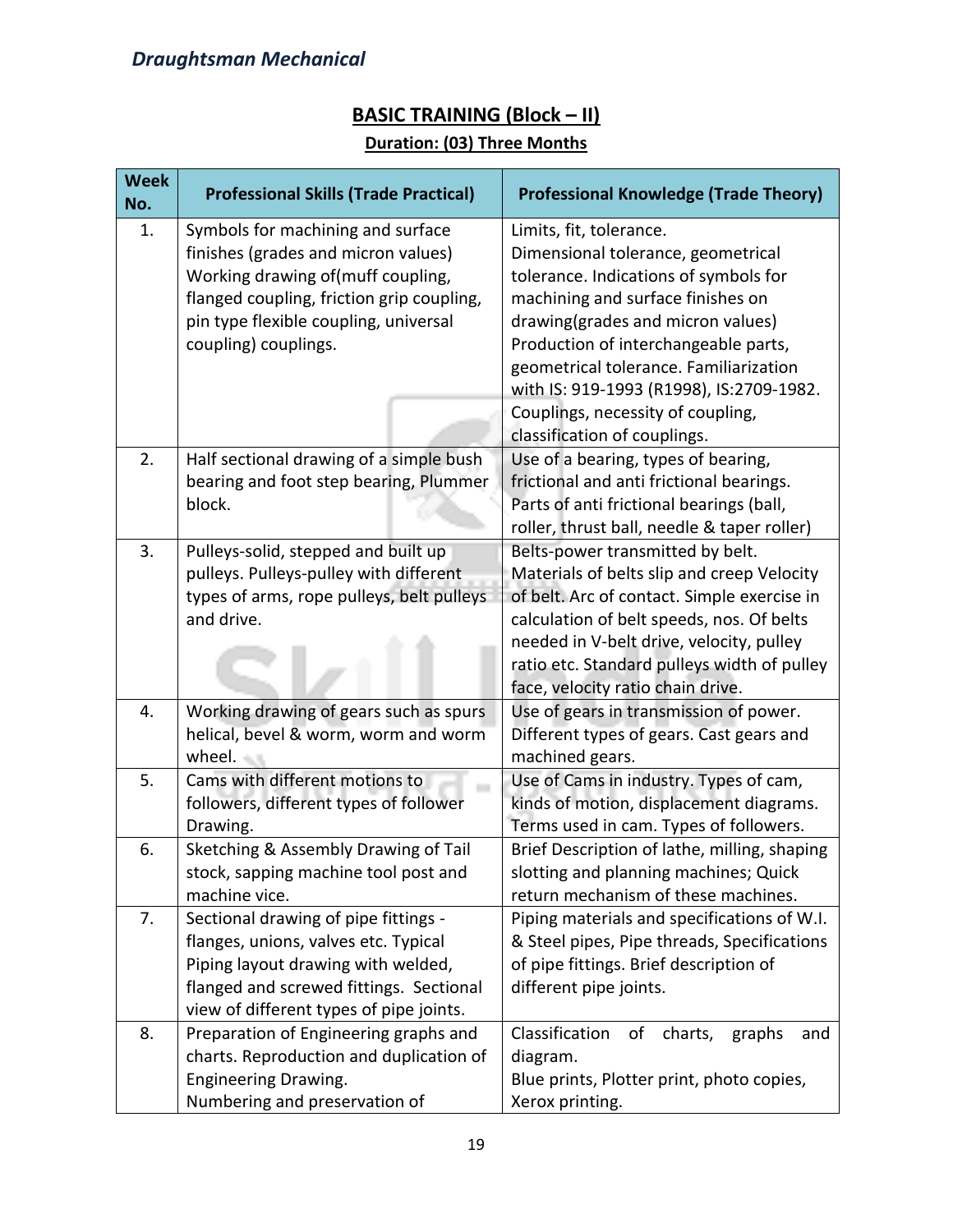|     | drawing.                                   | Method of numbering and preserving of<br>drawings. Preparation of the Master |  |
|-----|--------------------------------------------|------------------------------------------------------------------------------|--|
|     |                                            | register of the drawing.                                                     |  |
| 9.  | Introduction to Auto CAD,                  | Introduction to Auto CAD                                                     |  |
|     | Auto CAD main Menu, screen menu,           | Advantages of using AutoCAD                                                  |  |
|     | command line, model space                  |                                                                              |  |
|     | Drawing layouts, Tool bars, File creation, |                                                                              |  |
|     | Save, Open existing drawings, creation     |                                                                              |  |
|     | of Drawing Sheet as per ISO.               |                                                                              |  |
| 10. | Related Exercises using Absolute Co-       | Absolute Co-ordinate system,                                                 |  |
|     | ordinate system, Polar Co-ordinate         | Polar Co-ordinate System and                                                 |  |
|     | System and Relative Co-ordinate            | Relative Co-ordinate System                                                  |  |
|     | System,                                    | Knowledge of Workspace in drawing                                            |  |
|     | Exercise using commands set of tools in    | space: 2D classic, Drafting & annotation,                                    |  |
|     | Draw, Modify and Dimension.                | 3D modeling, etc.                                                            |  |
|     | Creating drawing using AutoCAD             | Use of drawing utilities, Snap, Ortho,                                       |  |
|     | shortcut keyboard command.                 | Grid, Osnap, Polar tracking.                                                 |  |
|     |                                            | Customization of working environment                                         |  |
|     |                                            | with tool using shortcut key, menu driven                                    |  |
|     |                                            | or ribbon setting.                                                           |  |
| 11. | CAD: Practice using Creating templates,    | Knowledge of model space & layout                                            |  |
|     | Inserting drawings, Layers and Modify      | space, how to<br>create<br>viewport<br>&                                     |  |
|     | Layers.                                    | template.                                                                    |  |
|     | Viewing Drawing in viewports in layout     | drawing<br>Managing<br>in<br>page<br>setup                                   |  |
|     | space.                                     | manager.                                                                     |  |
| 12. | Advanced application<br>of<br>AutoCAD      | Introduction to 3D, 3D primitives,                                           |  |
|     | exposure of 3D modeling.                   | Extrude, Revolve command.                                                    |  |
|     |                                            | co-ordinate<br>Setting<br><b>User</b><br>Systems,                            |  |
|     |                                            | Rotating, Plotting, Print preview                                            |  |
| 13. |                                            | <b>Assessment/Examination 03days</b>                                         |  |
|     |                                            |                                                                              |  |

**Note: -** *More emphasis to be given on video/real-life pictures during theoretical classes. Some real-life pictures/videos of related industry operations may be shown to the trainees to give a feel of Industry and their future assignment.*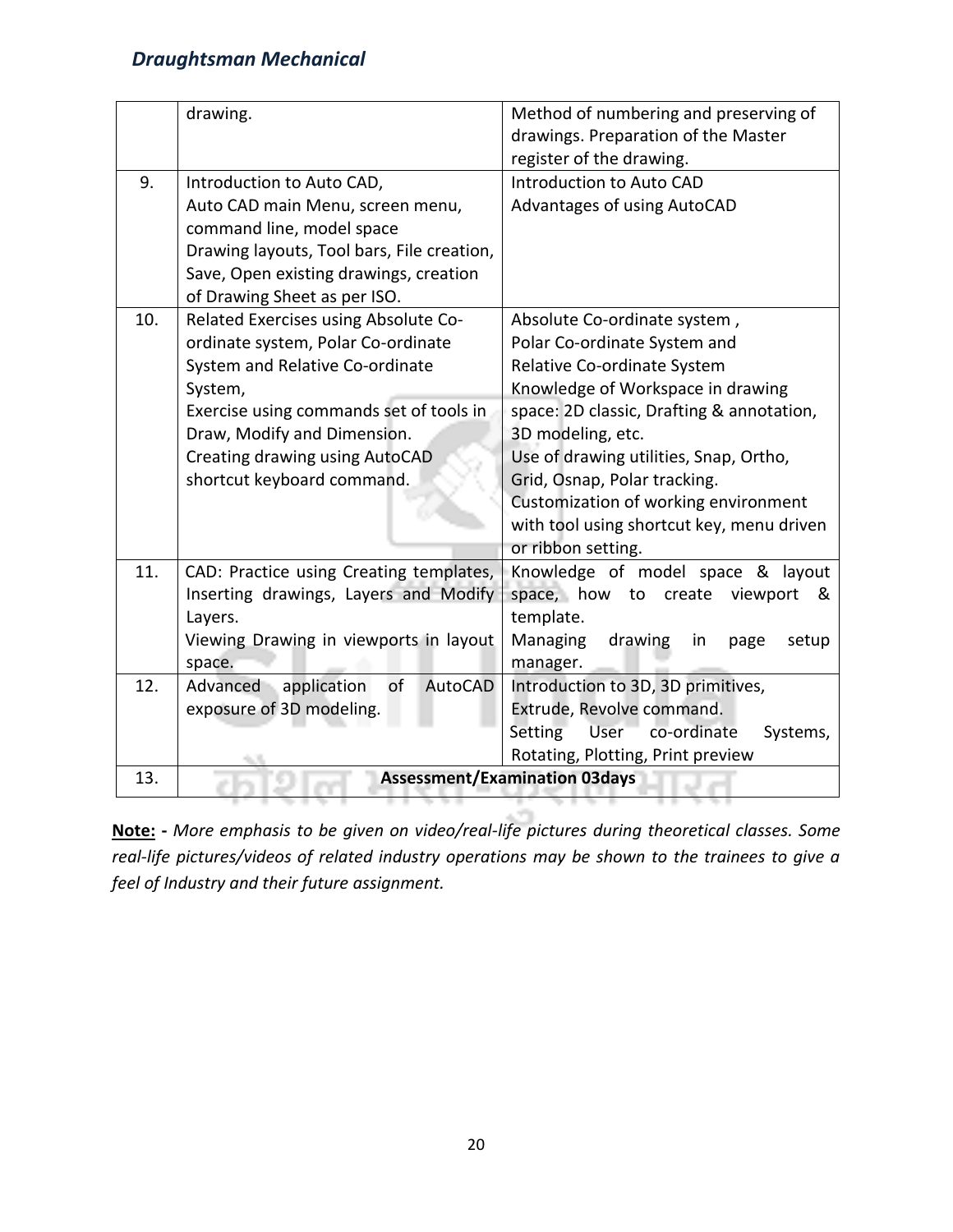=

#### **9.1 WORKSHOP CALCULATION SCIENCE & ENGINEERING DRAWING**

| $Block - I$ |                                                                                                                                                                                                                                                                                                                                                                                                                                       |  |
|-------------|---------------------------------------------------------------------------------------------------------------------------------------------------------------------------------------------------------------------------------------------------------------------------------------------------------------------------------------------------------------------------------------------------------------------------------------|--|
| SI.<br>No.  | <b>Workshop Calculation and Science (Duration: - 20 hrs.)</b>                                                                                                                                                                                                                                                                                                                                                                         |  |
| 1.          | Unit: Systems of unit- FPS, CGS, MKS/SI unit, unit of length, Mass and time,<br>Conversion of units                                                                                                                                                                                                                                                                                                                                   |  |
| 2.          | Fractions: Fractions, Decimal fraction, Addition, Subtraction, Multiplication and<br>Division of Fractions and Decimals, conversion of Fraction to Decimal and vice versa.<br>Simple problems using Calculator.                                                                                                                                                                                                                       |  |
| 3.          | Properties of Material: properties -Physical & Mechanical, Types -Ferrous & Non-<br>Ferrous, difference between Ferrous and Non-Ferrous metals, introduction of Iron,<br>Cast Iron, Wrought Iron, Steel, difference between Iron and Steel, Alloy steel, carbon<br>steel, stainless steel, Non-Ferrous Alloys.                                                                                                                        |  |
| 4.          | <b>Average: Problems of Average.</b><br>Ratio & Proportion: Simple calculation on related problems.                                                                                                                                                                                                                                                                                                                                   |  |
| 5.          | <b>Mass, Weight and Density:</b><br>Mass, Unit of Mass, Weight, difference between mass and weight, Density, unit of<br>density.                                                                                                                                                                                                                                                                                                      |  |
| 6.          | Percentage: Introduction, Simple calculation. Changing percentage to decimal and<br>fraction and vice-versa.                                                                                                                                                                                                                                                                                                                          |  |
| 7.          | Forces: - Definition and example of compressive, tensile, shear forces, axial and<br>tangential forces.<br>Stress, strain, ultimate strength, factor of safety for MS.<br>Speed and Velocity: Rest and motion, speed, velocity, difference between speed and<br>velocity, acceleration, retardation.                                                                                                                                  |  |
| 8.          | Mensuration: Area and perimeter of square, rectangle, parallelogram, triangle, circle,<br>semi circle.<br>Volume of solids - cube, cuboids, cylinder and Sphere.<br>Surface area of solids - cube, cuboids, cylinder and Sphere.<br>- Area of cut-out regular surfaces: circle and segment and sector of circle.<br>- Volume of cut-out solids: hollow cylinders, frustum of cone, block section.<br>- Volume of simple solid blocks. |  |
| 9.          | Algebra: Addition, Subtraction, Multiplication, Division, Algebraic formula, Linear<br>equations (with two variables).<br>- Circular Motion: Relation between circular motion and Linear motion, Centrifugal<br>force, Centripetal force.                                                                                                                                                                                             |  |
| 10.         | Work, Power and Energy: work, unit of work, power, unit of power, Horse power,<br>mechanical efficiency, energy, use of energy, potential and kinetic energy, examples of<br>potential energy and kinetic energy.                                                                                                                                                                                                                     |  |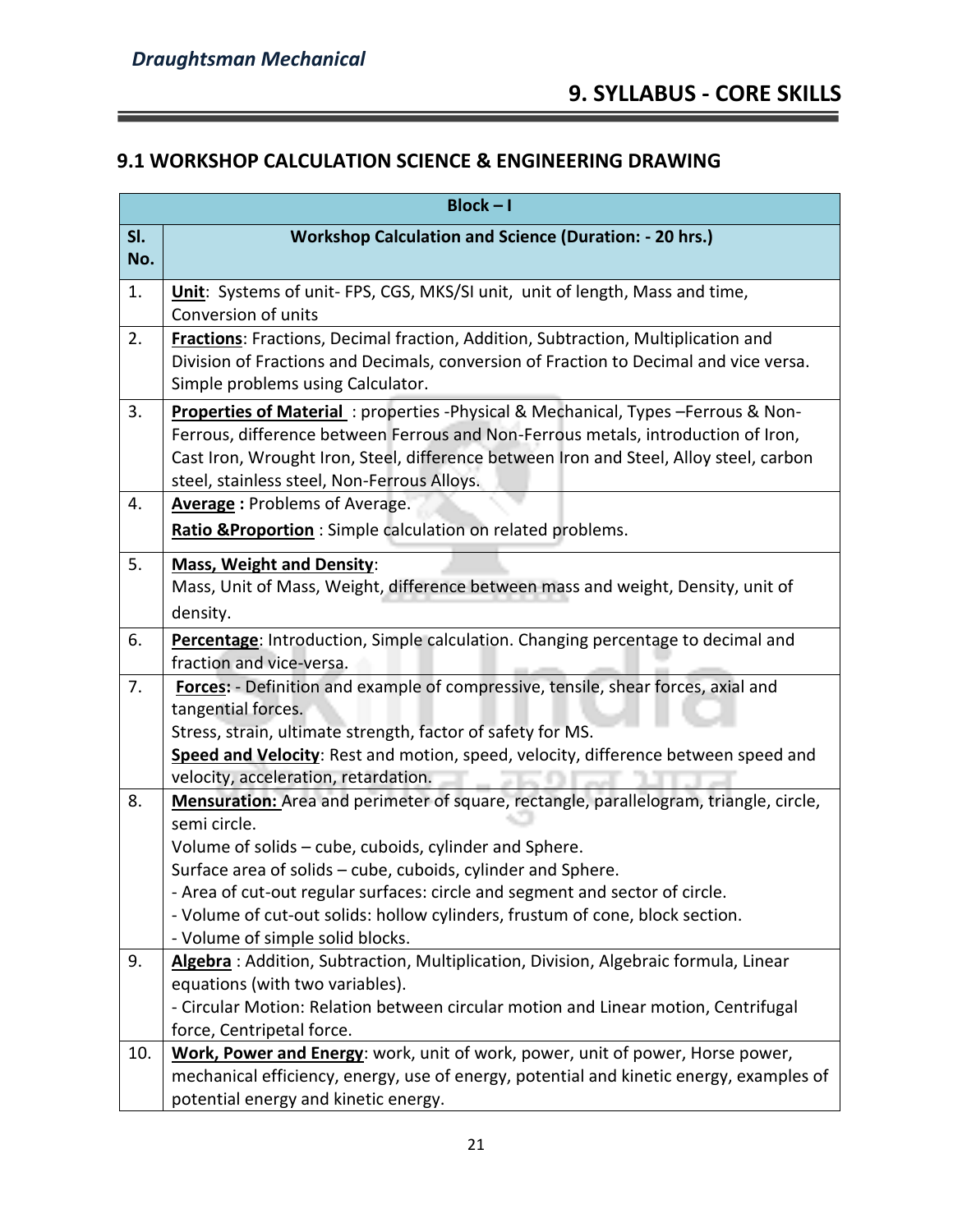| <b>Block-II</b> |                                                                                                                                                                                                                                                                                                |  |
|-----------------|------------------------------------------------------------------------------------------------------------------------------------------------------------------------------------------------------------------------------------------------------------------------------------------------|--|
| SI.<br>No.      | <b>Workshop Calculation and Science (Duration: - 20 hrs.)</b>                                                                                                                                                                                                                                  |  |
| 1.              | Trigonometry: Trigonometric ratios,<br>Trigonometric tables.<br>- Finding the value of unknown sides and angles of a triangle by Trigonometrical<br>method.<br>- Finding height and distance by trigonometry.                                                                                  |  |
| 2.              | Friction and its application in Workshop practice.                                                                                                                                                                                                                                             |  |
| 3.              | Heat & Temperature: Heat and temperature, their units, difference between heat and<br>temperature, boiling point, melting point, scale of temperature, relation between<br>different scale of temperature, Thermometer, pyrometer, transmission of heat,<br>conduction, convection, radiation. |  |
| 4.              | Basic Electricity: Introduction, use of electricity, Types of current AC, DC, their<br>comparison, voltage, resistance, their units. Conductor, insulator, Types of connections<br>- series, parallel, electric power, Horse power, energy, unit of electrical energy.<br>Concept of earthing. |  |
| 5.              | Heat treatment - Necessity, different common types of Heat treatment.                                                                                                                                                                                                                          |  |
| 6.              | Graph:<br>- Read images, graphs, diagrams<br>- bar chart, pie chart.<br>- Graphs: abscissa and ordinates, graphs of straight line, related to two sets of varying<br>quantities.                                                                                                               |  |
| 7.              | Transmission of power: By belt, pulleys & gear drive.                                                                                                                                                                                                                                          |  |
| 8.              | Concept of pressure - units of pressure, atmospheric pressure, gauge pressure -<br>gauges used for measuring pressure.<br>Introduction to pneumatics & hydraulics systems.<br>Solution of NCVT test papers                                                                                     |  |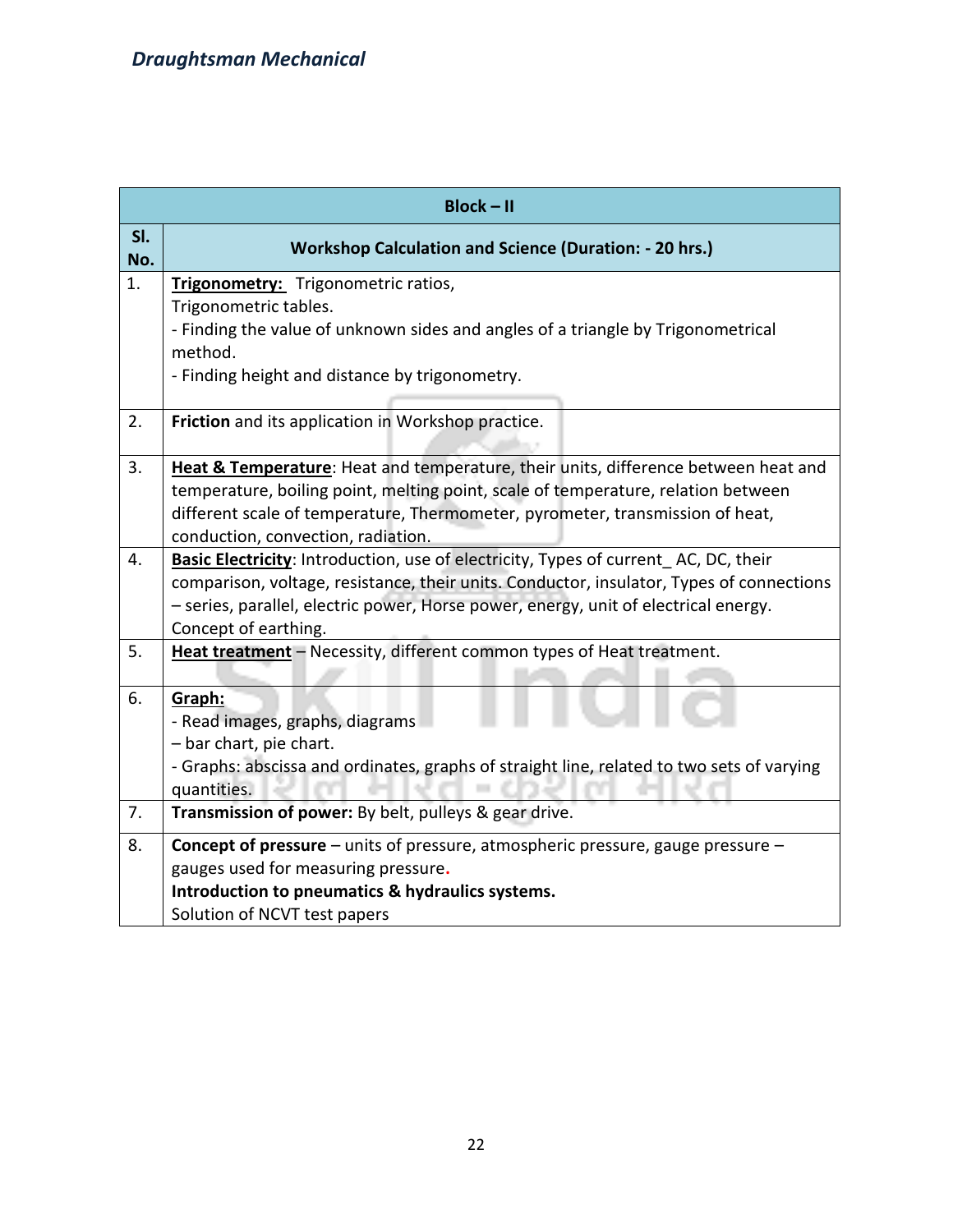#### **9.2 EMPLOYABILITY SKILLS**

 **(DURATION: - 110 HRS.)**

| $Block - I$                           |                                                                                                                                                                                                                                                                                                                                                                                                                                                                                                                                      |  |
|---------------------------------------|--------------------------------------------------------------------------------------------------------------------------------------------------------------------------------------------------------------------------------------------------------------------------------------------------------------------------------------------------------------------------------------------------------------------------------------------------------------------------------------------------------------------------------------|--|
| (Duration - 55 hrs.)                  |                                                                                                                                                                                                                                                                                                                                                                                                                                                                                                                                      |  |
| 1. English Literacy                   |                                                                                                                                                                                                                                                                                                                                                                                                                                                                                                                                      |  |
| Duration: 20 Hrs.                     | <b>Marks</b><br>:09                                                                                                                                                                                                                                                                                                                                                                                                                                                                                                                  |  |
| Pronunciation                         | Accentuation (mode of pronunciation) on simple words, Diction<br>(use of word and speech)                                                                                                                                                                                                                                                                                                                                                                                                                                            |  |
| <b>Functional Grammar</b>             | Transformation of sentences, Voice change, Change of tense,<br>Spellings.                                                                                                                                                                                                                                                                                                                                                                                                                                                            |  |
| Reading                               | Reading and understanding simple sentences about self, work and<br>environment                                                                                                                                                                                                                                                                                                                                                                                                                                                       |  |
| Writing                               | <b>Construction of simple sentences Writing</b><br>simple English                                                                                                                                                                                                                                                                                                                                                                                                                                                                    |  |
| Speaking / Spoken<br>English          | Speaking with preparation on self, on family, on friends/ classmates,<br>on know, picture reading gain confidence through role-playing and<br>discussions on current happening job description, asking about<br>someone's job habitual actions. Cardinal (fundamental) numbers<br>ordinal numbers. Taking messages, passing messages on and filling in<br>message forms Greeting and introductions office hospitality, Resumes<br>or curriculum vita essential parts, letters of application reference to<br>previous communication. |  |
| 2. I.T. Literacy<br>Duration: 20 Hrs. | <b>Marks</b><br>:09                                                                                                                                                                                                                                                                                                                                                                                                                                                                                                                  |  |
| <b>Basics of Computer</b>             | Introduction, Computer and its<br>applications,<br><b>Hardware</b><br>and<br>peripherals, Switching on-Starting and shutting down of computer.                                                                                                                                                                                                                                                                                                                                                                                       |  |
| <b>Computer Operating</b><br>System   | Basics of Operating System, WINDOWS, The user interface of<br>Windows OS, Create, Copy, Move and delete Files and Folders, Use of<br>External memory like pen drive, CD, DVD etc, Use of Common<br>applications.                                                                                                                                                                                                                                                                                                                     |  |
| Word processing and<br>Worksheet      | Basic operating of Word Processing, Creating, opening and closing<br>Documents, use of shortcuts, Creating and Editing of Text, Formatting<br>the Text, Insertion & creation of Tables. Printing document.<br>Basics of Excel worksheet, understanding basic commands, creating<br>simple worksheets, understanding sample worksheets, use of simple<br>formulas and functions, Printing of simple excel sheets.                                                                                                                     |  |
|                                       | Computer Networking Basic of computer Networks (using real life examples), Definitions of                                                                                                                                                                                                                                                                                                                                                                                                                                            |  |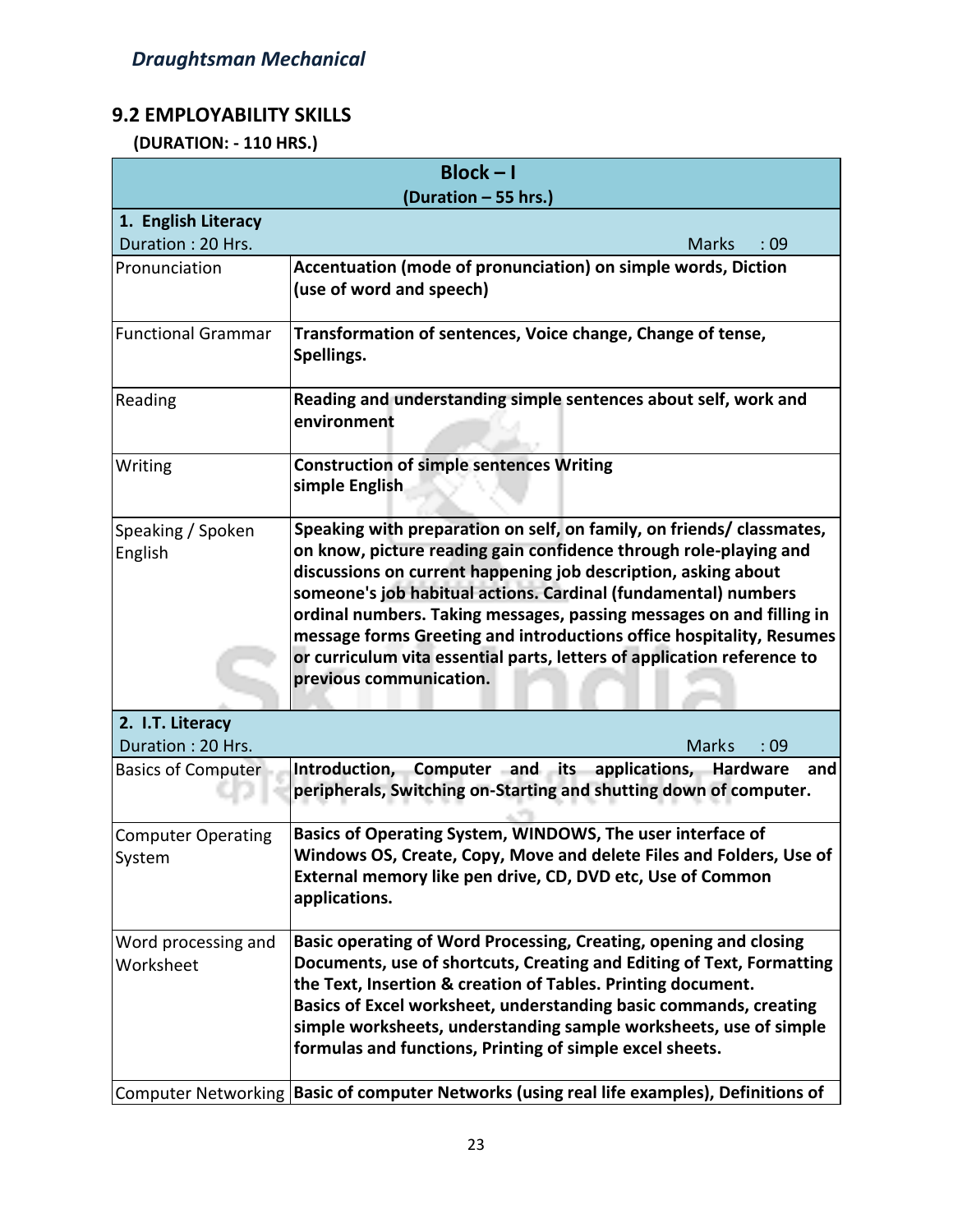| and Internet                   | Local Area Network (LAN), Wide Area Network (WAN), Internet,         |  |  |
|--------------------------------|----------------------------------------------------------------------|--|--|
|                                | <b>Concept of Internet (Network of Networks),</b>                    |  |  |
|                                | Meaning of World Wide Web (WWW), Web Browser, Web Site, Web          |  |  |
|                                | page and Search Engines. Accessing the Internet using Web Browser,   |  |  |
|                                | Downloading and Printing Web Pages, Opening an email account and     |  |  |
|                                | use of email. Social media sites and its implication.                |  |  |
|                                | Information Security and antivirus tools, Do's and Don'ts in         |  |  |
|                                | Information Security, Awareness of IT - ACT, types of cyber crimes.  |  |  |
|                                |                                                                      |  |  |
| <b>3. Communication Skills</b> |                                                                      |  |  |
| Duration: 15 Hrs.              | Marks<br>: 07                                                        |  |  |
| Introduction to                | <b>Communication and its importance</b>                              |  |  |
| <b>Communication Skills</b>    | <b>Principles of Effective communication</b>                         |  |  |
|                                | Types of communication - verbal, non verbal, written, email, talking |  |  |
|                                | on phone.                                                            |  |  |
|                                | Non verbal communication -characteristics, components-Para-          |  |  |
|                                | language                                                             |  |  |
|                                | <b>Body language</b>                                                 |  |  |
|                                | Barriers to communication and dealing with barriers.                 |  |  |
|                                | Handling nervousness/ discomfort.                                    |  |  |
|                                |                                                                      |  |  |
| <b>Listening Skills</b>        | Listening-hearing and listening, effective listening, barriers to    |  |  |
|                                | effective listening guidelines for effective listening.              |  |  |
|                                | Triple- A Listening - Attitude, Attention & Adjustment.              |  |  |
|                                | <b>Active Listening Skills.</b>                                      |  |  |
|                                |                                                                      |  |  |
| <b>Motivational Training</b>   | <b>Characteristics Essential to Achieving Success.</b>               |  |  |
|                                | The Power of Positive Attitude.                                      |  |  |
|                                | <b>Self awareness</b>                                                |  |  |
|                                | <b>Importance of Commitment</b>                                      |  |  |
|                                | <b>Ethics and Values</b>                                             |  |  |
|                                | <b>Ways to Motivate Oneself</b><br>.                                 |  |  |
|                                | Personal Goal setting and Employability Planning.                    |  |  |
|                                |                                                                      |  |  |
|                                | Manners, Etiquettes, Dress code for an interview                     |  |  |
|                                | Do's & Don'ts for an interview.                                      |  |  |
| <b>Facing Interviews</b>       |                                                                      |  |  |
| <b>Behavioral Skills</b>       | <b>Problem Solving</b>                                               |  |  |
|                                | <b>Confidence Building</b>                                           |  |  |
|                                | <b>Attitude</b>                                                      |  |  |
| $Block - II$                   |                                                                      |  |  |
| Duration - 55 hrs.             |                                                                      |  |  |
| 4. Entrepreneurship Skills     |                                                                      |  |  |
| Duration: 15 Hrs.              | <b>Marks</b><br>:06                                                  |  |  |
| Concept of                     | Entrepreneur - Entrepreneurship - Enterprises:-Conceptual issue      |  |  |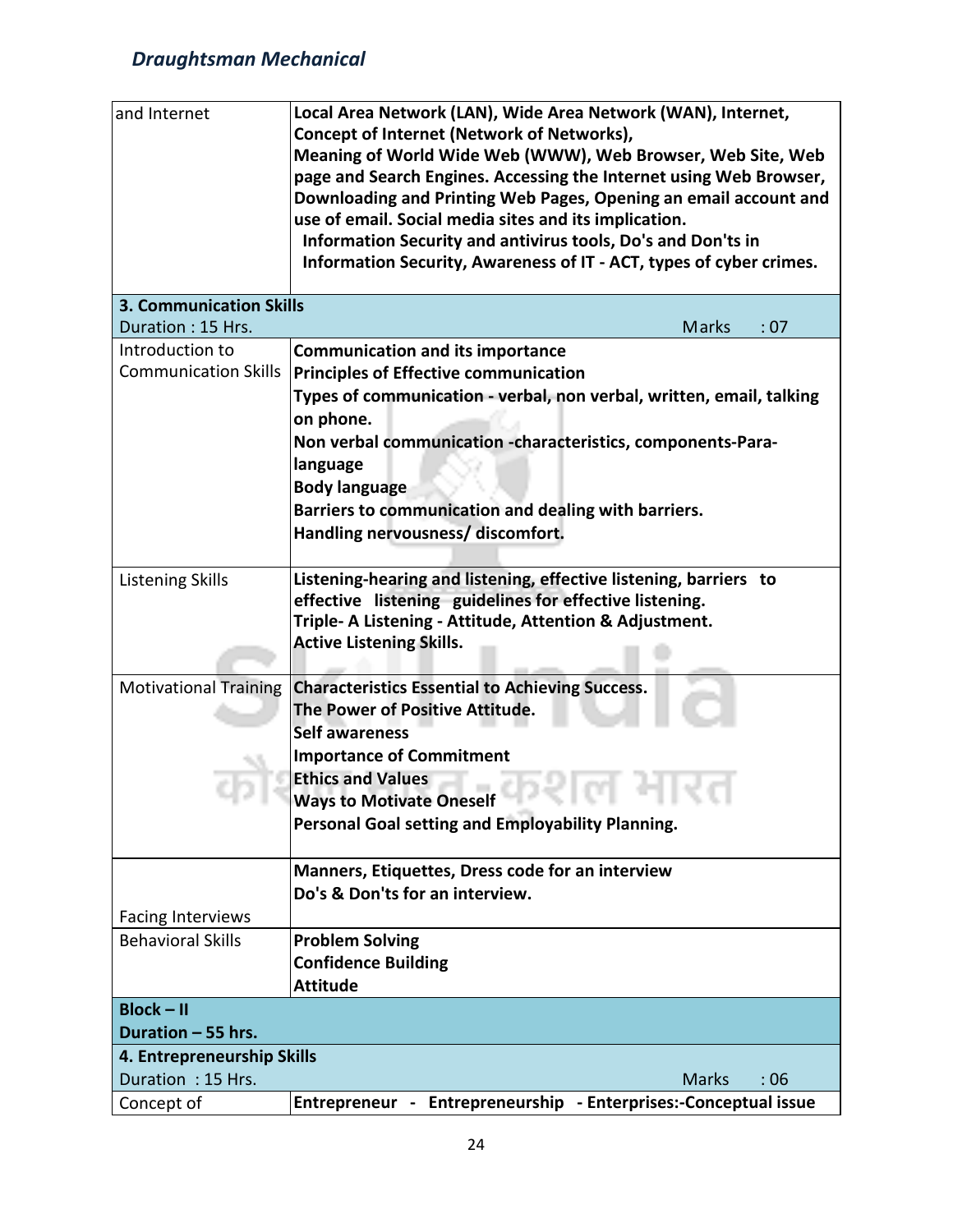| Entrepreneurship                            | Entrepreneurship vs. management, Entrepreneurial motivation.<br>Performance & Record, Role & Function of entrepreneurs in relation<br>to the enterprise & relation to the economy, Source of business ideas,<br>Entrepreneurial opportunities, The process of setting up a business. |  |  |
|---------------------------------------------|--------------------------------------------------------------------------------------------------------------------------------------------------------------------------------------------------------------------------------------------------------------------------------------|--|--|
| Project Preparation &<br>Marketing analysis | Qualities of a good Entrepreneur, SWOT and Risk Analysis. Concept<br>& application of PLC, Sales & distribution Management. Different<br>Between Small Scale & Large Scale Business, Market Survey, Method<br>of marketing, Publicity and advertisement, Marketing Mix.              |  |  |
| <b>Institutions Support</b>                 | Preparation of Project. Role of Various Schemes and Institutes for<br>self-employment i.e. DIC, SIDA, SISI, NSIC, SIDO, Idea for financing/<br>non financing support agencies to familiarizes with the Policies<br>/Programmes & procedure & the available scheme.                   |  |  |
| Investment<br>Procurement                   | Project formation, Feasibility, Legal formalities i.e., Shop Act,<br>Estimation & Costing, Investment procedure - Loan procurement -<br><b>Banking Processes.</b>                                                                                                                    |  |  |
| 5. Productivity<br>Duration: 10 Hrs.        | <b>Marks</b><br>:05                                                                                                                                                                                                                                                                  |  |  |
| <b>Benefits</b>                             | Personal / Workman - Incentive, Production linked Bonus,<br>Improvement in living standard.                                                                                                                                                                                          |  |  |
| <b>Affecting Factors</b>                    | Skills, Working Aids, Automation, Environment, Motivation - How<br>improves or slows down.                                                                                                                                                                                           |  |  |
| Comparison with<br>developed countries      | Comparative productivity in developed countries (viz. Germany,<br>Japan and Australia) in selected industries e.g. Manufacturing, Steel,<br>Mining, Construction etc. Living standards of those countries, wages.                                                                    |  |  |
| Personal Finance<br>Management              | Banking processes, Handling ATM, KYC registration, safe cash<br>handling, Personal risk and Insurance.                                                                                                                                                                               |  |  |
| Duration: 15 Hrs.                           | 6. Occupational Safety, Health and Environment Education<br><b>Marks</b><br>:06                                                                                                                                                                                                      |  |  |
| Safety & Health                             | Introduction to Occupational Safety and Health importance of safety<br>and health at workplace.                                                                                                                                                                                      |  |  |
|                                             | Occupational Hazards   Basic Hazards, Chemical Hazards, Vibroacoustic Hazards, Mechanical<br>Hazards, Electrical Hazards, Thermal Hazards. Occupational health,<br>Occupational hygienic, Occupational Diseases/ Disorders & its<br>prevention.                                      |  |  |
| Accident & safety                           | Basic principles for protective equipment.<br><b>Accident Prevention techniques - control of accidents and safety</b><br>measures.                                                                                                                                                   |  |  |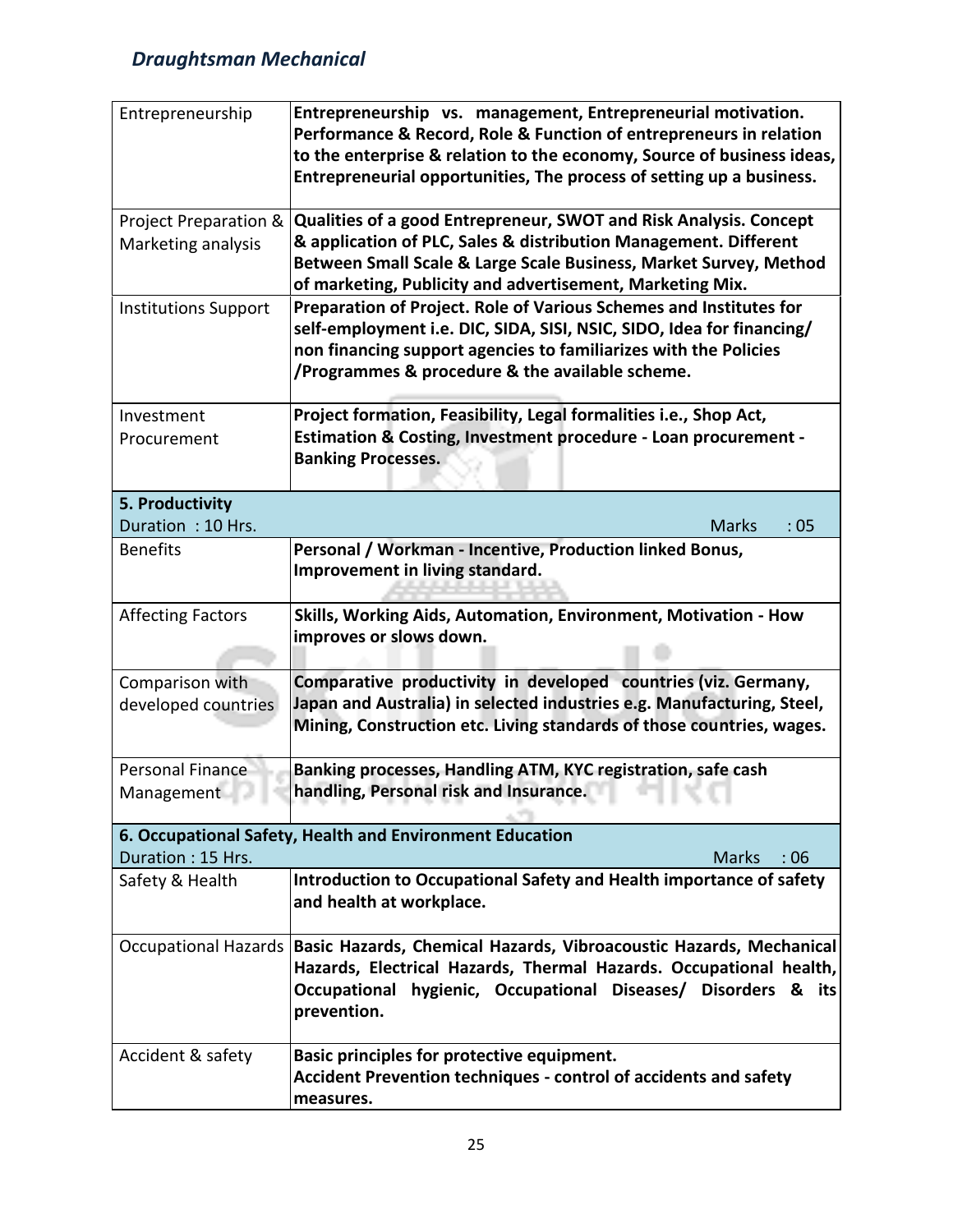| <b>First Aid</b>                    | Care of injured & Sick at the workplaces, First-Aid & Transportation of<br>sick person.                                                                                                                                                                   |
|-------------------------------------|-----------------------------------------------------------------------------------------------------------------------------------------------------------------------------------------------------------------------------------------------------------|
| <b>Basic Provisions</b>             | Idea of basic provision legislation of India.                                                                                                                                                                                                             |
|                                     | safety, health, welfare under legislative of India.                                                                                                                                                                                                       |
| Ecosystem                           | Introduction to Environment. Relationship between Society and<br><b>Environment, Ecosystem and Factors causing imbalance.</b>                                                                                                                             |
| Pollution                           | Pollution and pollutants including liquid, gaseous, solid and<br>hazardous waste.                                                                                                                                                                         |
| <b>Energy Conservation</b>          | Conservation of Energy, re-use and recycle.                                                                                                                                                                                                               |
| Global warming                      | Global warming, climate change and Ozone layer depletion.                                                                                                                                                                                                 |
| <b>Ground Water</b>                 | Hydrological cycle, ground and surface water, Conservation and<br>Harvesting of water.                                                                                                                                                                    |
| Environment                         | Right attitude towards environment, Maintenance of in -house<br>environment.                                                                                                                                                                              |
| 7. Labour Welfare Legislation       |                                                                                                                                                                                                                                                           |
| Duration: 05 Hrs.                   | <b>Marks</b><br>:03                                                                                                                                                                                                                                       |
| <b>Welfare Acts</b>                 | Benefits guaranteed under various acts- Factories Act, Apprenticeship<br>Act, Employees State Insurance Act (ESI), Payment Wages Act,<br>Employees Provident Fund Act, The Workmen's compensation Act.                                                    |
| 8. Quality Tools                    |                                                                                                                                                                                                                                                           |
| Duration: 10 Hrs.                   | <b>Marks</b><br>:05                                                                                                                                                                                                                                       |
|                                     | Quality Consciousness Meaning of quality, Quality characteristic.                                                                                                                                                                                         |
| <b>Quality Circles</b>              | Definition, Advantage of small group activity, objectives of quality<br>Circle, Roles and function of Quality Circles in Organization, Operation<br>of Quality circle. Approaches to starting Quality Circles, Steps for<br>continuation Quality Circles. |
| <b>Quality Management</b><br>System | Idea of ISO 9000 and BIS systems and its importance in maintaining<br>qualities.                                                                                                                                                                          |
| <b>House Keeping</b>                | Purpose of House-keeping, Practice of good Housekeeping.                                                                                                                                                                                                  |
| <b>Quality Tools</b>                | Basic quality tools with a few examples.                                                                                                                                                                                                                  |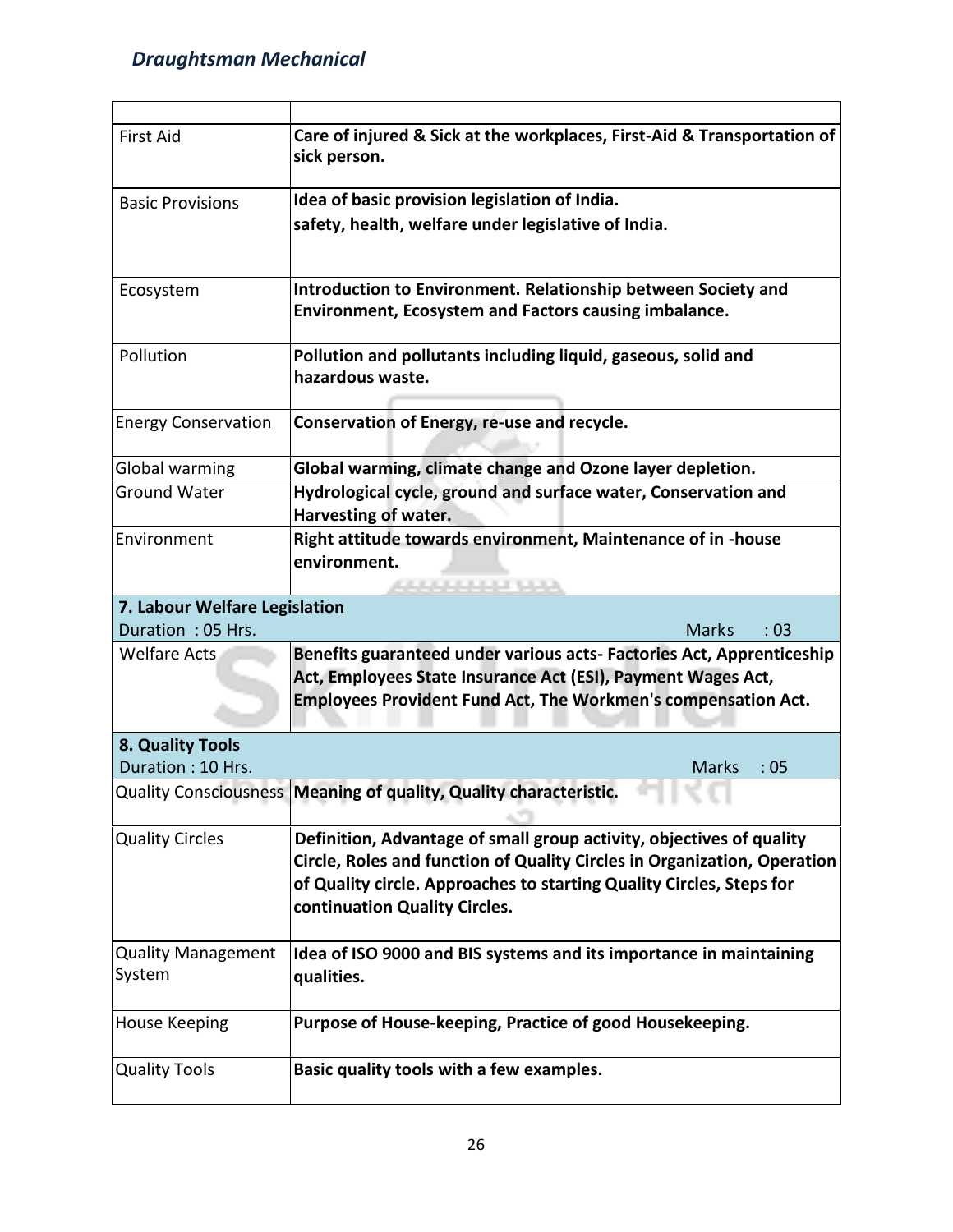The **competencies/ specific outcomes** on completion of On-Job Training are detailed below: -

#### **Block – I**

- 1. Practice and understand precautions to be followed while preparing drawing with instruments.
- 2. Prepare different types of documentation as per industrial need by different methods of recording information.
- 3. Construct different Geometrical figures using drawing Instruments.
- 4. Draw orthographic Projections giving proper dimensioning with title block using appropriate line type and scale.
- 5. Construct free hand sketches of simple machine parts such as tool post of a Lathe with correct proportions.
- 6. Draw Sectional views showing orthographic, isometric and oblique projections.
- 7. Develop surface and interpenetration of solid in orthographic projection.
- 8. Draw Different types of fasteners and locking devices as per BIS convention.
- 9. Acquire basic knowledge on tools and equipment of Allied trades viz. Fitter, Turner, Machinist, Sheet Metal Worker, Welder, Foundry man, Electrician and Maintenance Motor Vehicles and apply it in day to day work.
- 10. Draw different Couplings and Bearings with Tolerance Dimension and indicating surface finish symbol.
- 11. Create objects on Drawing Space using toolbars, commands and menus in CAD application software.

#### **Block – II**

12. Customize object drawing on CAD using Toolbars viz. Draw, Modify, and Dimensioning. Format Layer and Style.

शिल भारत-कशल भारत

- 13. Create objects using 3D Modelling Space and Print Preview and Plotting in CAD.
- 14. Draw detail and assembly Drawing of machine parts viz., Pulleys, Pipe fittings, Gears and Cams using CAD.
- 15. Draw IC Engine Parts with dimensioning and tolerance using CAD, applying quality concept.
- 16. Draw detail and assembly of Manufacturing and Process tools applying conventional signs & symbols using CAD.
- 17. Measure and inspect different components by using gauges and measuring instruments and check for accuracy without any assistance.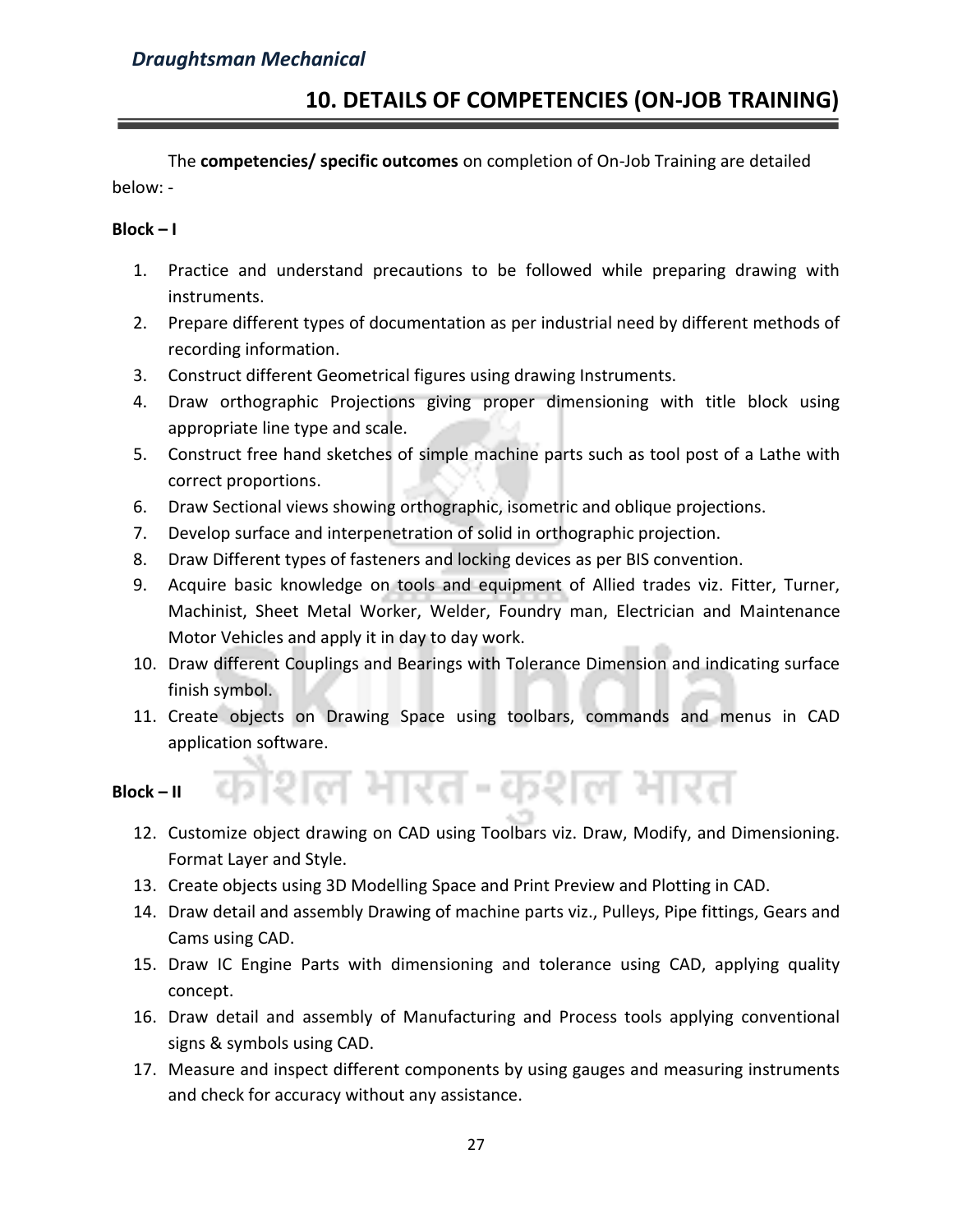- 18. Create and plot a machine part with assembly, specify detail in Title Block and layout space in CAD.
- 19. Create production drawing of machine part.

#### **Note:**

- 1. Industry must ensure that above mentioned competencies are achieved by the trainees during their on job training.
- 2. In addition to above competencies/ outcomes industry may impart additional training relevant to the specific industry.



# Skill India कौशल भारत-कुशल भारत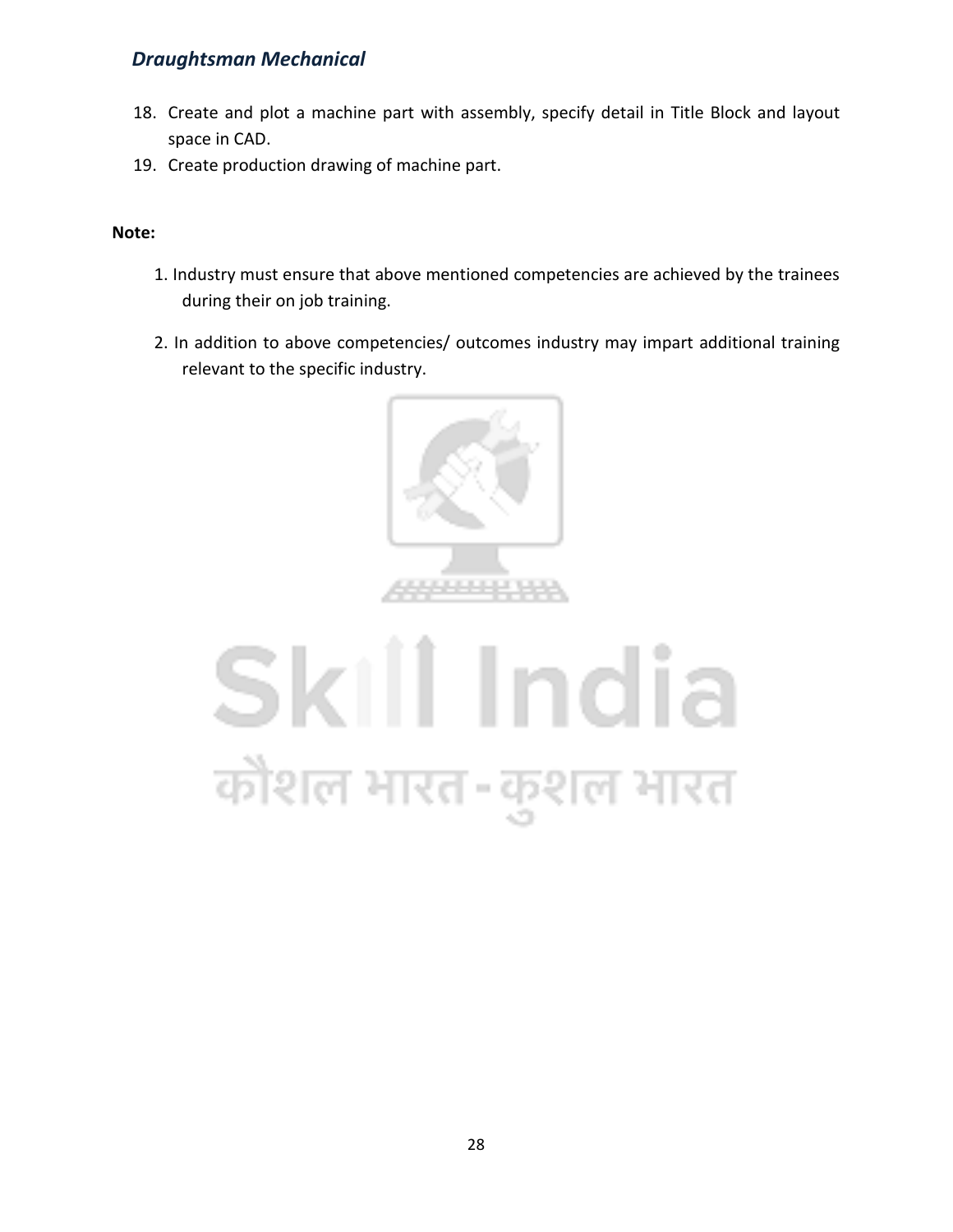÷

#### **INFRASTRUCTURE FOR PROFESSIONAL SKILL & PROFESSIONAL KNOWLEDGE**

| <b>DRAUGHTSMAN MECHANICAL</b>                                       |                                                                                                                                                                                                                                                                                  |                          |
|---------------------------------------------------------------------|----------------------------------------------------------------------------------------------------------------------------------------------------------------------------------------------------------------------------------------------------------------------------------|--------------------------|
| LIST OF TOOLS AND EQUIPMENT for Basic Training (For 20 Apprentices) |                                                                                                                                                                                                                                                                                  |                          |
|                                                                     | <b>A: TRAINEES TOOL KIT:</b>                                                                                                                                                                                                                                                     |                          |
| SI.<br>No.                                                          | Name of the items                                                                                                                                                                                                                                                                | Quantity<br>(indicative) |
| $\mathbf{1}$ .                                                      | Draughtsman drawing instrument box containing 20 Nos.<br>Compasses with pencil point, point driver, interchangeable, Divider pen<br>point interchangeable, divider spring bow, pen<br>Spring bow lengthening bar, pen drawing liner, screw driver<br>Instrument, tube with lead. | $20+1$ set               |
| 2.                                                                  | Set square celluloid 45° (250 X 1.5 mm)                                                                                                                                                                                                                                          | $20+1$ set               |
| 3.                                                                  | Set square celluloid 30°-60° (250 X 1.5 mm)                                                                                                                                                                                                                                      | $20+1$ set               |
| 4.                                                                  | French-curves (set of 12 celluloid)                                                                                                                                                                                                                                              | 4 nos.                   |
| 5.                                                                  | Mini drafter                                                                                                                                                                                                                                                                     | $20+1$ set               |
| 6.                                                                  | IS: 1444<br>Drawing board<br>(700mm x500 mm)                                                                                                                                                                                                                                     | $20+1$ set               |
|                                                                     | <b>B: TOOLS INSTRUMENTS AND GENERAL SHOP OUTFITS</b>                                                                                                                                                                                                                             |                          |
| 7.                                                                  | Chest of drawer 8 drawers(Standard)                                                                                                                                                                                                                                              | 2 Nos.                   |
| 8.                                                                  | Draughtsman table                                                                                                                                                                                                                                                                | 20 Nos.                  |
| 9.                                                                  | Draughtsman stool                                                                                                                                                                                                                                                                | 20 Nos.                  |
| 10.                                                                 | Software: MS- office latest version, CAD with latest Licensed version,<br>Latest Version of SOLIDWOKS, AUTODESK INVENTOR, CATIA & PRO-E<br>$(CREO-2)$                                                                                                                            | 8 users                  |
| 11.                                                                 | White Board for using LCD projector(optional)                                                                                                                                                                                                                                    | 1 No.                    |
| 12.                                                                 | Instructor Table                                                                                                                                                                                                                                                                 | 1 No.                    |
| 13.                                                                 | Instructor Chair                                                                                                                                                                                                                                                                 | 2 Nos.                   |
| 14.                                                                 | Almirah steel                                                                                                                                                                                                                                                                    | 1 No.                    |
| 15.                                                                 | <b>3D Visualiser</b>                                                                                                                                                                                                                                                             | 1 No.                    |
| 16.                                                                 | Computer table                                                                                                                                                                                                                                                                   | 8 Nos.                   |
| 17.                                                                 | Computer chairs                                                                                                                                                                                                                                                                  | 16 Nos.                  |
| 18.                                                                 | Table for server, printers                                                                                                                                                                                                                                                       | 1 No. each               |
| 19.                                                                 | External storage device (8 GB)                                                                                                                                                                                                                                                   | 2 Nos.                   |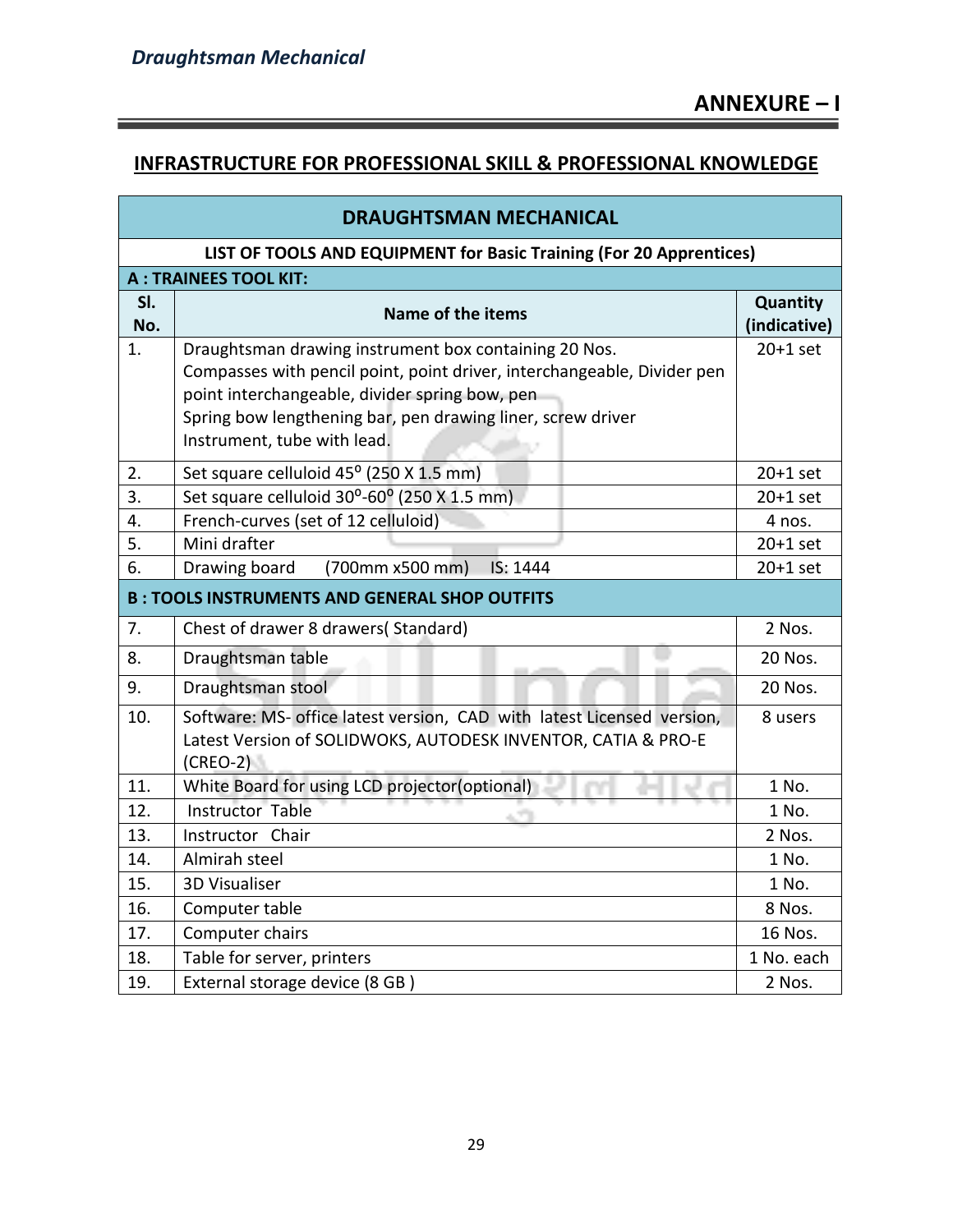| <b>C: GENERAL MACHINERY INSTALLATIONS</b> |                                                              |        |  |  |  |  |  |
|-------------------------------------------|--------------------------------------------------------------|--------|--|--|--|--|--|
| 20.                                       | Computer Latest version compatible for running CAD software, | 8 Nos  |  |  |  |  |  |
|                                           | preloaded with windows and 20" colour Monitor.               |        |  |  |  |  |  |
| 21.                                       | Sever (True dedicated sever)                                 | 1 No.  |  |  |  |  |  |
| 22.                                       | Plotter (Max. A0 size)                                       | 1 No.  |  |  |  |  |  |
| 23.                                       | Laser Jet printer latest model                               | 1 No.  |  |  |  |  |  |
| 24.                                       | UPS - 5 KVA                                                  | 2 Nos. |  |  |  |  |  |
| 25.                                       | LCD projector /OHP                                           | 1 No.  |  |  |  |  |  |

**Note:** In case of basic training setup by the industry the tools, equipment and machinery available in the industry may also be used for imparting basic training.



# Skill India कौशल भारत-कुशल भारत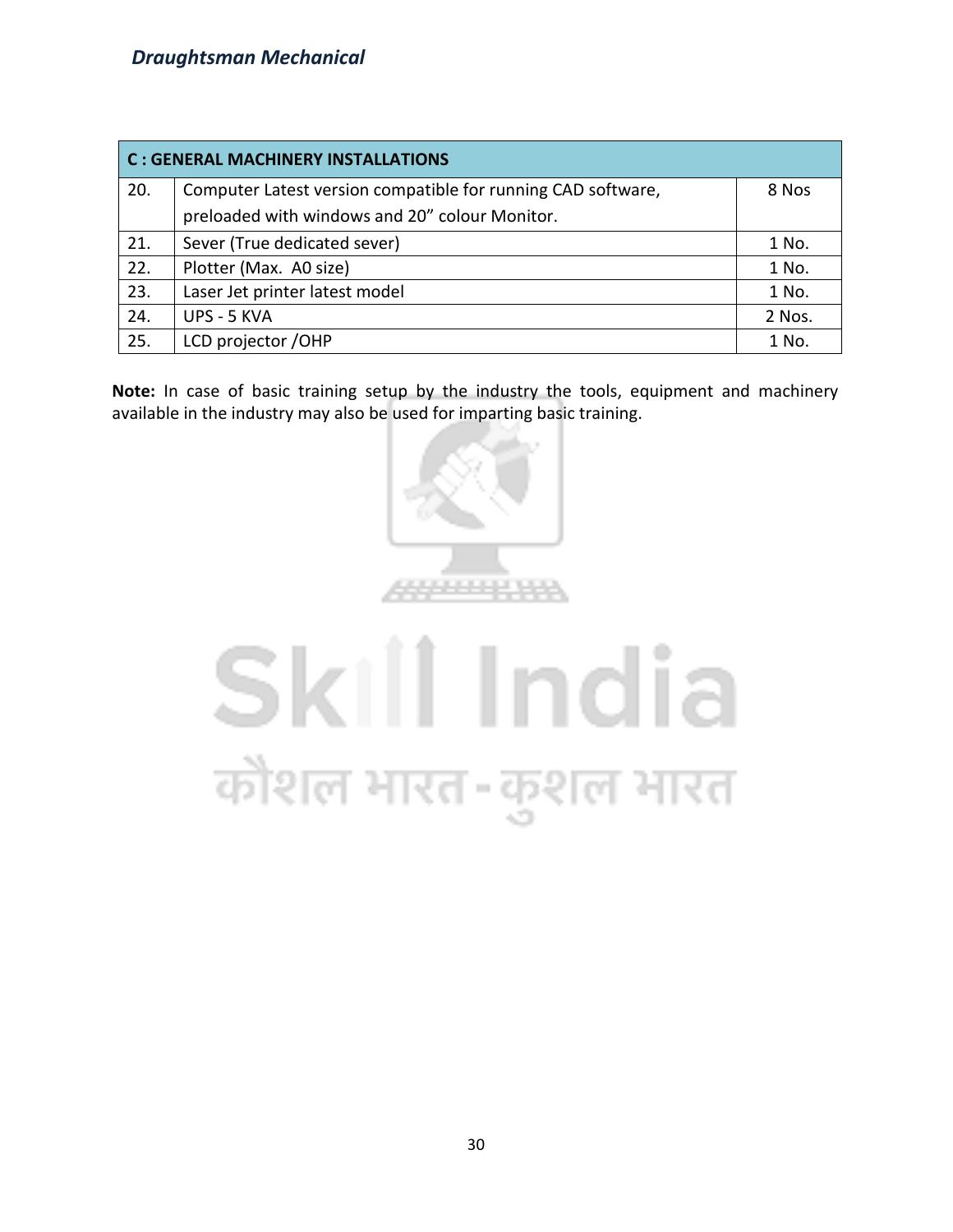| <b>TOOLS &amp; EQUIPMENTS FOR EMPLOYABILITY SKILLS</b> |                                                                                                                                                          |          |  |  |  |  |  |  |  |  |
|--------------------------------------------------------|----------------------------------------------------------------------------------------------------------------------------------------------------------|----------|--|--|--|--|--|--|--|--|
| SI. No.                                                | Name of the Equipment                                                                                                                                    | Quantity |  |  |  |  |  |  |  |  |
| 1.                                                     | Computer (PC) with latest configurations and Internet connection<br>with standard operating system and standard word processor and<br>worksheet software | 10 Nos.  |  |  |  |  |  |  |  |  |
| 2.                                                     | UPS - 500VA                                                                                                                                              | 10 Nos.  |  |  |  |  |  |  |  |  |
| 3.                                                     | Scanner cum Printer                                                                                                                                      | 1 No.    |  |  |  |  |  |  |  |  |
| 4.                                                     | Computer Tables                                                                                                                                          | 10 Nos.  |  |  |  |  |  |  |  |  |
| 5.                                                     | Computer Chairs                                                                                                                                          | 20 Nos.  |  |  |  |  |  |  |  |  |
| 6.                                                     | LCD Projector                                                                                                                                            | 1 No.    |  |  |  |  |  |  |  |  |
| 7.                                                     | White Board 1200mm x 900mm                                                                                                                               | 1 No.    |  |  |  |  |  |  |  |  |
|                                                        |                                                                                                                                                          |          |  |  |  |  |  |  |  |  |

*Note: - Above Tools & Equipments not required, if Computer LAB is available in the institute.*ANNA PARATHER

# Skill India कौशल भारत-कुशल भारत